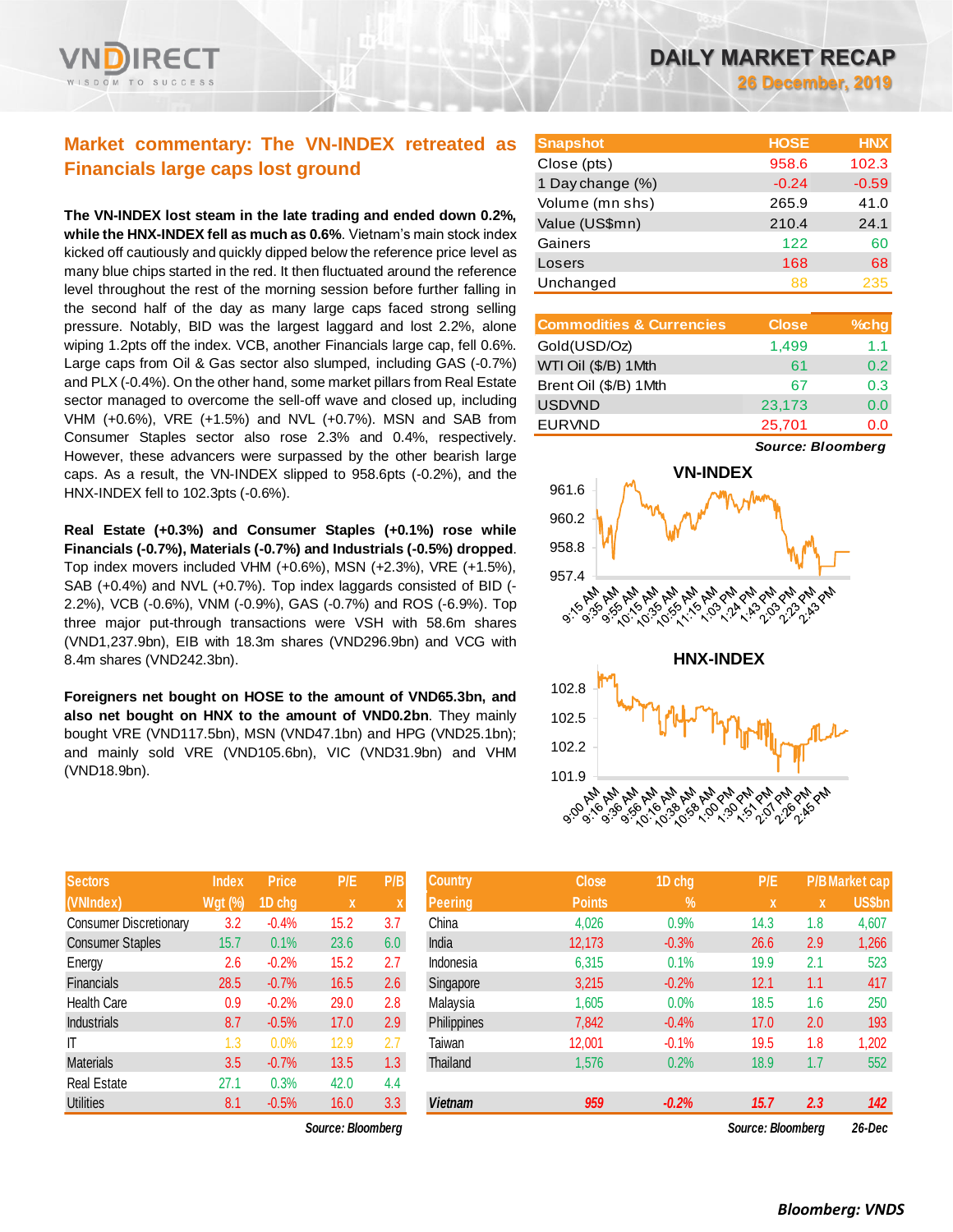

## **Market News**

**Oil extends gains on U.S. inventory decline, trade deal optimism.** Oil rose a third session as an industry report showed American inventories shrunk and as optimism over a partial U.S.-China trade deal grew. Futures rose as much as 0.7% in New York, extending gains as trading resumed after the Christmas break. Prices are up more than 11% in December, on pace for the largest monthly gain in almost a year. U.S. stockpiles dropped 7.9m barrels last week, Reuters reported, citing American Petroleum Institute data. China data on Wednesday showed imports of U.S. soybeans surged to the highest in about two years, while President Donald Trump said a trade pact between the two nations is "done." *(Bloomberg)*

**Vietnam's inflation to remain below 4% in 2020 - officials**. Inflation for the next 12 months is expected to remain lower than 4%, just like it has over the past three years. Deputy Prime Minister and Chairman of the National Steering Committee on Price Management Vuong Dinh Hue revealed the forecast at a government's year end meeting in Hanoi on Wednesday. This year has seen inflation of 2.7-2.8%, which ministries say contributed to stabilising the macro economy and supported economic growth. According to Nguyen Bich Lam, director general of the General Statistics Office of Vietnam (GSO), this was the lowest inflation rate in the past three years. Lam said in 2018 it was 3.54% and 3.53% in 2017, adding that the low inflation helped economic growth reach 7% this year. The meeting's participants said they thought the operating mechanism of the committee and the coordination of ministries and agencies contributed to low inflation while transparency of information strengthened people's confidence in the government's price management. According to Deputy Minister of Agriculture and Rural Development Phung Duc Tien, although the recent pork shortage saw prices rise, domestic food supply is still plentiful, with an increase of 760,000 tonnes compared to 2018, helping make up the shortage. Hue also told ministries to consider flexible management of exchange rates, market-based monetary policy and enhance co-ordination in coping with trade conflicts and geopolitical issues. The Price Management Department (Ministry of Finance), the State Bank of Vietnam and the GSO agreed the best scenario was for inflation to stay below 4%. Director of the Price Management Department Nguyen Anh Tuan predicted inflation would be more than 4% in the first quarter of the year due to the pressure of rising prices from pork and other items for Tet. MARD deputy minister Tien said some pig farms were avoiding selling products to increase prices, but he said from next month, there will be more pork from re-herds and imports to meet the demand. Deputy PM Hue said: "Price management in 2020 will be more challenging than in 2019 but the committee will manage the inflation rate between 3.59 and 3.91%. "Although the pressure on inflation is still high in Q1, especially the pressure from pork prices, the committee will find it possible to keep inflation below 4%." According to the Customs Office, Vietnam imported 110,000 tonnes of pork in the first 11 months of this year, up 108% in volume and 97% in value from the year previous. *(Vietnamnet.vn)*

## **Notable Corporate Events**

**Vinh Hoan Corporation (VHC VN HOSE) - 11M19 business results:** VHC's exports reached US\$11m in Nov 2019, down 15.4% yoy, a report cited the company data as saying. For 11M19, VHC's exports 15% yoy to US\$296m. *(Ndh.vn)*

*<to be continued>*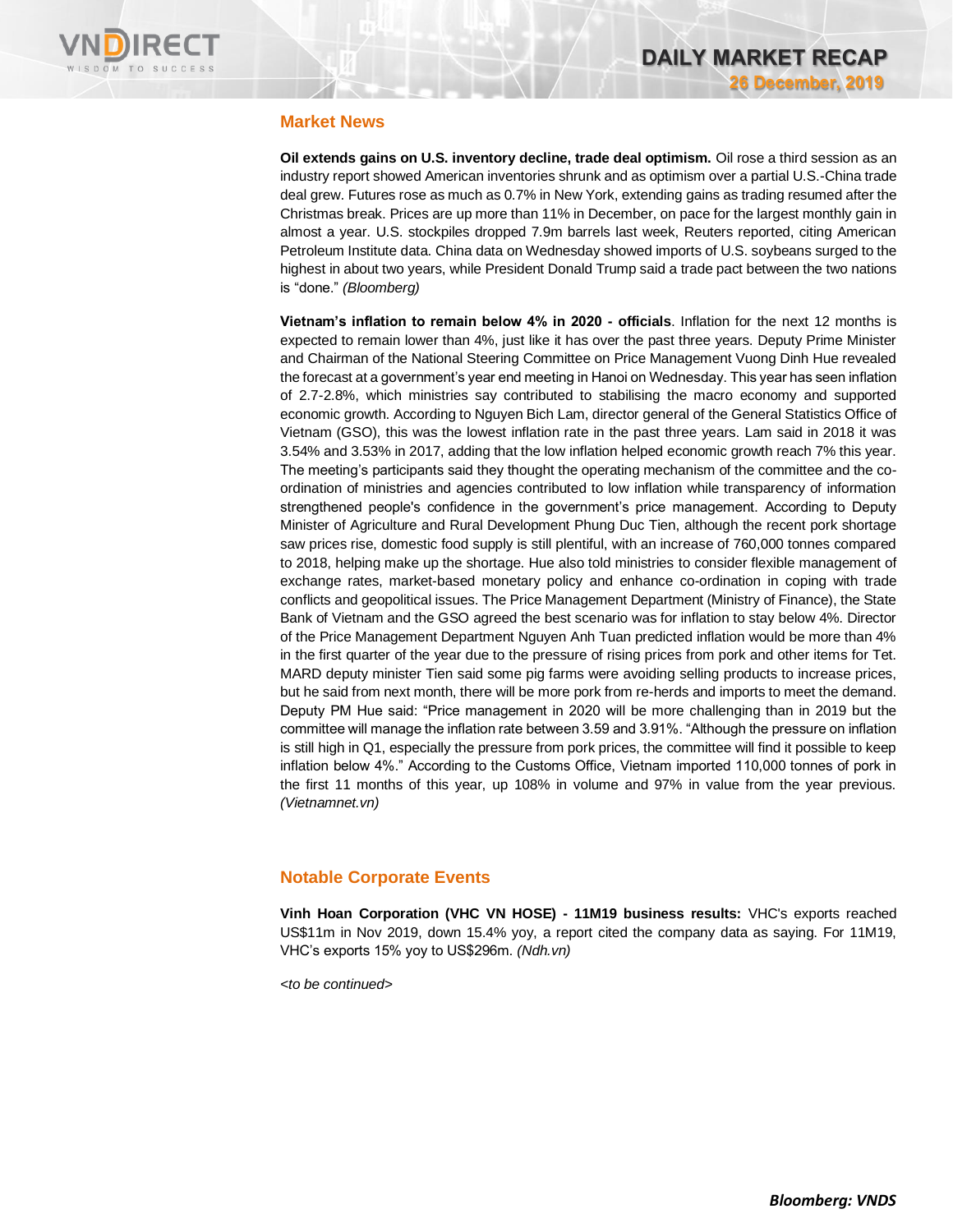#### Vľ RECT WISDOM TO SUCCESS

# **DAILY MARKET RECAP**

**26 December, 2019**

## **COVERAGE SUMMARY**

| Ticker                  | <b>Close price</b> | <b>Adjusted target</b><br>price | <b>Dividend yield</b> | <b>Potential return</b> | <b>Rating</b> | <b>Latest report</b> |
|-------------------------|--------------------|---------------------------------|-----------------------|-------------------------|---------------|----------------------|
| PC <sub>1</sub>         | 17,400             | 24,500                          | 0.0%                  | 40.8%                   | <b>ADD</b>    | <b>Link</b>          |
| <b>LPB</b>              | 7,300              | 10,000                          | 0.0%                  | 37.0%                   | <b>ADD</b>    | Link                 |
| <b>NLG</b>              | 27,300             | 39,600                          | 1.8%                  | 46.9%                   | <b>ADD</b>    | Link                 |
| <b>ACV</b>              | 77,000             | 105,000                         | 0.0%                  | 36.4%                   | ADD           | Link                 |
| <b>DPM</b>              | 13,350             | 15,800                          | 7.3%                  | 25.6%                   | ADD           | Link                 |
| QNS                     | 28,700             | 44,300                          | 1.8%                  | 56.1%                   | ADD           | <b>Link</b>          |
| <b>LTG</b>              | 20,500             | 27,300                          | 7.8%                  | 41.0%                   | <b>ADD</b>    | Link                 |
| VCB                     | 89,400             | 92,200                          | 0.9%                  | 4.0%                    | <b>HOLD</b>   | Link                 |
| MBB                     | 20,850             | 34,300                          | 2.9%                  | 67.4%                   | <b>ADD</b>    | Link                 |
| <b>VPB</b>              | 19,700             | 21,200                          | 0.0%                  | 7.6%                    | <b>HOLD</b>   | Link                 |
| <b>TCM</b>              | 19,000             | 28,200                          | 2.8%                  | 51.2%                   | <b>ADD</b>    | $Link$               |
| HPG                     | 23,000             | 26,139                          | 0.0%                  | 13.6%                   | <b>HOLD</b>   | Link                 |
| <b>PVT</b>              | 16,650             | 21,000                          | 6.3%                  | 32.4%                   | <b>ADD</b>    | Link                 |
| <b>STK</b>              | 17,000             | 25,200                          | 8.8%                  | 57.1%                   | ADD           | Link                 |
| <b>AAA</b>              | 12,750             | 25,300                          | 15.9%                 | 114.4%                  | <b>ADD</b>    | $Link$               |
| <b>PNJ</b>              | 85,600             | 88,000                          | 2.7%                  | 5.5%                    | <b>HOLD</b>   | Link                 |
| <b>KDH</b>              | 26,850             | 28,300                          | 1.9%                  | 7.3%                    | <b>HOLD</b>   | <b>Link</b>          |
| <b>DCM</b>              | 6,700              | 8,900                           | 13.4%                 | 46.3%                   | <b>ADD</b>    | Link                 |
| <b>VTP</b>              | 114,000            | 111,000                         | 1.3%                  | $-1.3%$                 | <b>HOLD</b>   | Link                 |
| ACB                     | 22,600             | 30,400                          | 4.4%                  | 38.9%                   | ADD           | Link                 |
| GAS                     | 96,200             | 105,700                         | 6.0%                  | 15.9%                   | <b>ADD</b>    | Link                 |
| <b>PVS</b>              | 17,700             | 24,100                          | 4.0%                  | 40.1%                   | <b>ADD</b>    | Link                 |
| <b>PVD</b>              | 14,900             | 19,600                          | 0.0%                  | 31.5%                   | <b>ADD</b>    | Link                 |
| <b>MSH</b>              | 44,300             | 66,600                          | 8.3%                  | 58.6%                   | ADD           | <b>Link</b>          |
| <b>MWG</b>              | 113,300            | 140,700                         | 1.3%                  | 25.5%                   | <b>ADD</b>    | $Link$               |
| <b>POW</b>              | 12,250             | 18,334                          | 0.0%                  | 49.7%                   | ADD           | Link                 |
| тсв                     | 23,050             | 27,400                          | $0.0\%$               | 18.9%                   | ADD           | $Link$               |
| <b>PPC</b>              | 26,900             | 27,879                          | 9.3%                  | 13.0%                   | HOLD          | Link                 |
| <b>VIB</b>              | 17,700             | 21,200                          | 2.8%                  | 22.6%                   | ADD           | $Link$               |
| KBC                     | 15,400             | 17,500                          | 6.5%                  | 20.1%                   | ADD           | Link                 |
| <b>VNM</b>              | 117,000            | 155,600                         | 3.9%                  | 36.9%                   | ADD           | Link                 |
| <b>VHM</b>              | 84,200             | 104,300                         | 1.2%                  | 25.0%                   | ADD           | <b>Link</b>          |
| <b>VJC</b>              | 143,700            | 142,200                         | 2.1%                  | 1.1%                    | <b>HOLD</b>   | Link                 |
| <b>VHC</b>              | 78,900             | 93,900                          | 5.1%                  | 24.1%                   | ADD           | <b>Link</b>          |
| <b>VRE</b>              | 33,300             | 43,900                          | 0.0%                  | 31.8%                   | ADD           | $Link$               |
| <b>GMD</b>              | 23,500             | 29,500                          | 6.2%                  | 31.7%                   | ADD           | <b>Link</b>          |
| $\overline{\text{DBC}}$ | 24,500             | 30,700                          | 2.1%                  | 27.4%                   | ADD           | Link                 |
| <b>FPT</b>              | 57,400             | 74,000                          | 3.5%                  | 32.4%                   | ADD           | Link                 |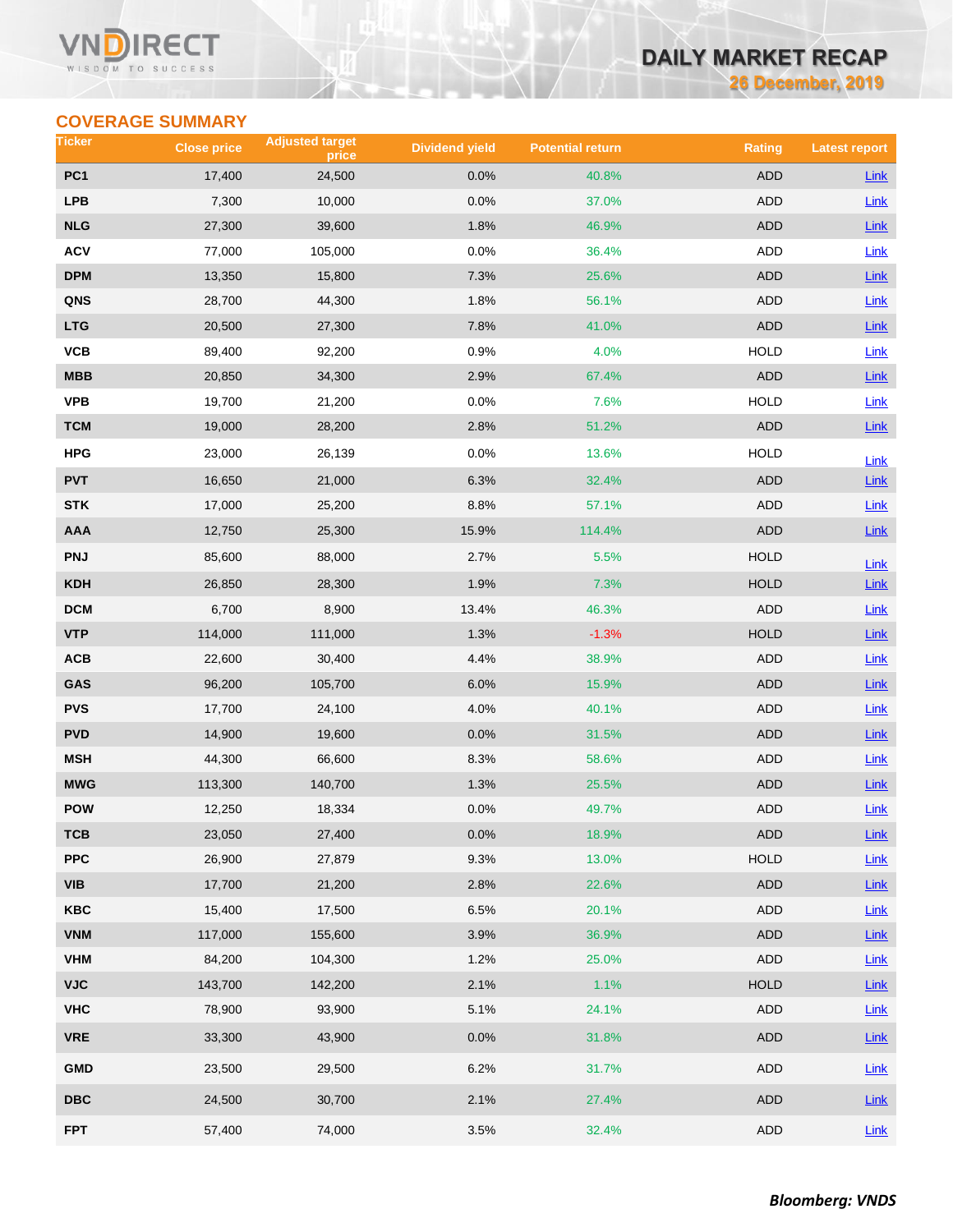#### **MARKET MOVEMENTS**

WISDOM TO SUCCESS

n

**RECT** 

| <b>HOSE</b>        |              |       |      |         |              |  |  |  |  |
|--------------------|--------------|-------|------|---------|--------------|--|--|--|--|
| <b>Top gainers</b> |              |       |      |         | <b>VND</b>   |  |  |  |  |
| <b>Ticker</b>      | Last         | Cha   | %chq | Vol.    | <b>Index</b> |  |  |  |  |
|                    | <b>Price</b> |       |      |         | impact       |  |  |  |  |
| <b>VDS</b>         | 6,740        | 440   | 6.98 | 1,720   | 0.013        |  |  |  |  |
| <b>CCL</b>         | 7,710        | 500   | 6.93 | 389,090 | 0.007        |  |  |  |  |
| <b>FDC</b>         | 14,750       | 950   | 6.88 | 2,620   | 0.011        |  |  |  |  |
| <b>THI</b>         | 28,300       | 1,800 | 6.79 | 1,250   | 0.026        |  |  |  |  |
| GAB                | 15,150       | 950   | 6.69 | 159,250 | 0.004        |  |  |  |  |

| <b>Top losers</b> |              |          |         |                | <b>VND</b>   |
|-------------------|--------------|----------|---------|----------------|--------------|
| <b>Ticker</b>     | Last         | Cha      | %chq    | Vol.           | <b>Index</b> |
|                   | <b>Price</b> |          |         |                | impact       |
| TNA               | 23,350       | $-1,750$ | $-6.97$ | 10.020         | $-0.018$     |
| <b>UDC</b>        | 4,270        | $-320$   | $-6.97$ | 1,020          | $-0.003$     |
| <b>MCP</b>        | 14,700       | $-1,100$ | $-6.96$ | 410            | $-0.005$     |
| <b>DAH</b>        | 10,700       | $-800$   | -6.96   | 2.25MLN        | $-0.008$     |
| <b>ROS</b>        | 21,450       | $-1,600$ |         | -6.94 16.36MLN | $-0.265$     |

|               | <b>VND</b><br><b>Top index movers</b> |             |      |         |                        |  |  |  |  |  |
|---------------|---------------------------------------|-------------|------|---------|------------------------|--|--|--|--|--|
| <b>Ticker</b> | Last<br><b>Price</b>                  | Cha<br>%chq |      | Vol.    | <b>Index</b><br>impact |  |  |  |  |  |
| VHM           | 84.200                                | 500         | 0.60 | 426.570 | 0.488                  |  |  |  |  |  |
|               |                                       |             |      |         |                        |  |  |  |  |  |
| <b>MSN</b>    | 57.000                                | 1,300       | 2.33 | 1.90MLN | 0.443                  |  |  |  |  |  |
| VRE           | 33,300                                | 500         | 1.52 | 872.120 | 0.340                  |  |  |  |  |  |
| <b>SAB</b>    | 233,400                               | 900         | 0.39 | 24,610  | 0.168                  |  |  |  |  |  |
| <b>NVL</b>    | 56,900                                | 400         | 0.71 | 260,160 | 0.109                  |  |  |  |  |  |

|               | <b>VND</b><br><b>Top index laggers</b> |          |         |                |              |  |  |  |  |  |
|---------------|----------------------------------------|----------|---------|----------------|--------------|--|--|--|--|--|
| <b>Ticker</b> | Last                                   | Cha      | %chq    | Vol.           | <b>Index</b> |  |  |  |  |  |
|               | <b>Price</b>                           |          |         |                | impact       |  |  |  |  |  |
| <b>BID</b>    | 44.200                                 | $-1,000$ | $-2.21$ | 525.840        | $-1.173$     |  |  |  |  |  |
| <b>VCB</b>    | 89,400                                 | $-500$   | $-0.56$ | 404.110        | $-0.541$     |  |  |  |  |  |
| <b>VNM</b>    | 117,000                                | 0        | $-0.85$ | 345,150        | $-0.508$     |  |  |  |  |  |
| <b>GAS</b>    | 96,200                                 | $-700$   | $-0.72$ | 135.710        | $-0.391$     |  |  |  |  |  |
| <b>ROS</b>    | 21,450                                 | $-1,600$ |         | -6.94 16.36MLN | $-0.265$     |  |  |  |  |  |

|               | <b>VND</b><br><b>Top liquidity</b> |          |         |         |              |  |  |  |  |  |
|---------------|------------------------------------|----------|---------|---------|--------------|--|--|--|--|--|
| <b>Ticker</b> | Last                               | Cha      | %chq    | Val.    | <b>Index</b> |  |  |  |  |  |
|               | <b>Price</b>                       |          |         | (VNDbn) | impact       |  |  |  |  |  |
| <b>ROS</b>    | 21,450                             | $-1,600$ | $-6.94$ | 367     | $-0.265$     |  |  |  |  |  |
| <b>MSN</b>    | 57,000                             | 1,300    | 2.33    | 108     | 0.443        |  |  |  |  |  |
| <b>PNJ</b>    | 85.600                             | 100      | 0.12    | 100     | 0.006        |  |  |  |  |  |
| <b>MWG</b>    | 113,300                            | $-600$   | $-0.53$ | 70      | $-0.078$     |  |  |  |  |  |
| <b>HPG</b>    | 23,000                             | $-150$   | $-0.65$ | 70      | $-0.121$     |  |  |  |  |  |

| <b>HOSE</b>                      |       |         |         |              |            | <b>HNX</b>         |        |       |        |              |
|----------------------------------|-------|---------|---------|--------------|------------|--------------------|--------|-------|--------|--------------|
| <b>VND</b><br><b>Top gainers</b> |       |         |         |              |            | <b>Top gainers</b> |        |       |        |              |
| Last                             | Chg   | $%$ chg | Vol.    | <b>Index</b> | Ticker     | Last               | Chg    | %chq  | Vol.   | <b>Index</b> |
| <b>Price</b>                     |       |         |         | impact       |            | <b>Price</b>       |        |       |        | impact       |
| 6,740                            | 440   | 6.98    | 1,720   | 0.013        | <b>ACM</b> | 500                | 100    | 25.00 | 43.400 | 0.005        |
| 7,710                            | 500   | 6.93    | 389.090 | 0.007        | VIG        | 1,100              | 100    | 10.00 | 29,900 | 0.003        |
| 14,750                           | 950   | 6.88    | 2,620   | 0.011        | VC1        | 13.500             | 1,200  | 9.76  | 100    | 0.004        |
| 28,300                           | 1,800 | 6.79    | 1,250   | 0.026        | <b>HHC</b> | 129,000            | 11,300 | 9.60  | 100    | 0.105        |
| 15,150                           | 950   | 6.69    | 159,250 | 0.004        | <b>NBW</b> | 35,500             | 3,100  | 9.57  | 100    | 0.007        |
|                                  |       |         |         |              |            |                    |        |       |        |              |

| <b>Top losers</b> | <b>VND</b>   |          |         |                |              |            | <b>VND</b><br><b>Top losers</b> |          |          |         |              |
|-------------------|--------------|----------|---------|----------------|--------------|------------|---------------------------------|----------|----------|---------|--------------|
| Ticker            | Last         | Chg      | $%$ chq | Vol.           | <b>Index</b> | Ticker     | Last                            | Chg      | %chq     | Vol.    | <b>Index</b> |
|                   | <b>Price</b> |          |         |                | impact       |            | <b>Price</b>                    |          |          |         | impact       |
| TNA               | 23,350       | $-1.750$ | $-6.97$ | 10,020         | $-0.018$     | MBG        | 27,900                          | $-3.100$ | $-10.00$ | 233.300 | $-0.060$     |
| <b>UDC</b>        | 4.270        | $-320$   | $-6.97$ | 1,020          | $-0.003$     | TJC        | 6,300                           | $-700$   | $-10.00$ | 100     | $-0.002$     |
| <b>MCP</b>        | 14.700       | $-1.100$ | $-6.96$ | 410            | $-0.005$     | CSC        | 33.500                          | $-3.700$ | $-9.95$  | 97.700  | $-0.016$     |
| <b>DAH</b>        | 10.700       | $-800$   | $-6.96$ | 2.25MLN        | $-0.008$     | <b>SAF</b> | 51,100                          | $-5.600$ | $-9.88$  | 6,700   | $-0.007$     |
| <b>ROS</b>        | 21,450       | $-1,600$ |         | -6.94 16.36MLN | $-0.265$     | <b>SGH</b> | 43,200                          | $-4,700$ | $-9.81$  | 200     | $-0.009$     |
|                   |              |          |         |                |              |            |                                 |          |          |         |              |

| <b>Top index movers</b> |                      |       |      |         | <b>VND</b>             | <b>Top index movers</b> |                      | <b>VND</b> |         |        |                        |
|-------------------------|----------------------|-------|------|---------|------------------------|-------------------------|----------------------|------------|---------|--------|------------------------|
| Ticker                  | Last<br><b>Price</b> | Chg   | %chq | Vol.    | <b>Index</b><br>impact | Ticker                  | Last<br><b>Price</b> | Chg        | $%$ chq | Vol.   | <b>Index</b><br>impact |
| VHM                     | 84.200               | 500   | 0.60 | 426.570 | 0.488                  | HHC                     | 129.000              | 11.300     | 9.60    | 100    | 0.105                  |
| <b>MSN</b>              | 57,000               | 1,300 | 2.33 | 1.90MLN | 0.443                  | <b>SJE</b>              | 20,800               | 1,800      | 9.47    | 100    | 0.025                  |
| <b>VRE</b>              | 33,300               | 500   | 1.52 | 872.120 | 0.340                  | PTI                     | 18.500               | 1.200      | 6.94    | 79.800 | 0.025                  |
| <b>SAB</b>              | 233,400              | 900   | 0.39 | 24.610  | 0.168                  | S99                     | 8.000                | 500        | 6.67    | 1.000  | 0.022                  |
| <b>NVL</b>              | 56,900               | 400   | 0.71 | 260.160 | 0.109                  | VNR                     | 20,000               | 000.       | 5.26    | 11,200 | 0.020                  |

| <b>Top index laggers</b> |              |          |         |                | <b>VND</b>   | Top index laggers |              |          |          |         | <b>VND</b>   |
|--------------------------|--------------|----------|---------|----------------|--------------|-------------------|--------------|----------|----------|---------|--------------|
| Ticker                   | Last         | Chg      | $%$ chq | Vol.           | <b>Index</b> | Ticker            | Last         | Chg      | $%$ chq  | Vol.    | <b>Index</b> |
|                          | <b>Price</b> |          |         |                | impact       |                   | <b>Price</b> |          |          |         | impact       |
| BID                      | 44.200       | $-1.000$ | $-2.21$ | 525.840        | $-1.173$     | <b>ACB</b>        | 22,600       | $-300$   | $-1.31$  | 893.400 | $-0.488$     |
| <b>VCB</b>               | 89.400       | $-500$   | $-0.56$ | 404.110        | $-0.541$     | <b>SHB</b>        | 6,100        | $-100$   | $-1.61$  | .60MLN  | $-0.112$     |
| <b>VNM</b>               | 117.000      |          | $-0.85$ | 345.150        | $-0.508$     | <b>MBG</b>        | 27,900       | $-3.100$ | $-10.00$ | 233.300 | $-0.060$     |
| GAS                      | 96.200       | $-700$   | $-0.72$ | 135.710        | $-0.391$     | <b>PGS</b>        | 28,600       | $-1.100$ | $-3.70$  | 900     | $-0.037$     |
| <b>ROS</b>               | 21,450       | $-1.600$ |         | -6.94 16.36MLN | $-0.265$     | <b>SZB</b>        | 30,000       | $-2.100$ | $-6.54$  | 3,300   | $-0.032$     |

| <b>Top liquidity</b> |              |          |         |         | <b>VND</b>   | <b>Top liquidity</b> |              |        |         |                   | <b>VND</b>   |
|----------------------|--------------|----------|---------|---------|--------------|----------------------|--------------|--------|---------|-------------------|--------------|
| <b>Ticker</b>        | Last         | Chg      | $%$ chq | Val.    | <b>Index</b> | <b>Ticker</b>        | Last         | Chg    | %chq    | Val.              | <b>Index</b> |
|                      | <b>Price</b> |          |         | (VNDbn) | impact       |                      | <b>Price</b> |        |         | (VNDbn)           | impact       |
| <b>ROS</b>           | 21.450       | $-1,600$ | $-6.94$ | 367     | $-0.265$     | <b>ACB</b>           | 22,600       | $-300$ | $-1.31$ | 20                | $-0.488$     |
| <b>MSN</b>           | 57,000       | 1,300    | 2.33    | 108     | 0.443        | <b>ART</b>           | 2,600        | $-200$ | $-7.14$ | 12                | $-0.019$     |
| PNJ                  | 85.600       | 100      | 0.12    | 100     | 0.006        | <b>SHB</b>           | 6,100        | $-100$ | $-1.61$ | 10                | $-0.112$     |
| <b>MWG</b>           | 113,300      | $-600$   | $-0.53$ | 70      | $-0.078$     | <b>NVB</b>           | 9,500        | 0      | 0.00    | 9                 | 0.000        |
| HPG                  | 23,000       | $-150$   | $-0.65$ | 70      | $-0.121$     | <b>PVS</b>           | 17,700       | 0      | 0.00    | 8                 | 0.000        |
|                      |              |          |         |         |              |                      |              |        |         | Source: Bloomberg |              |

*Source: Bloomberg*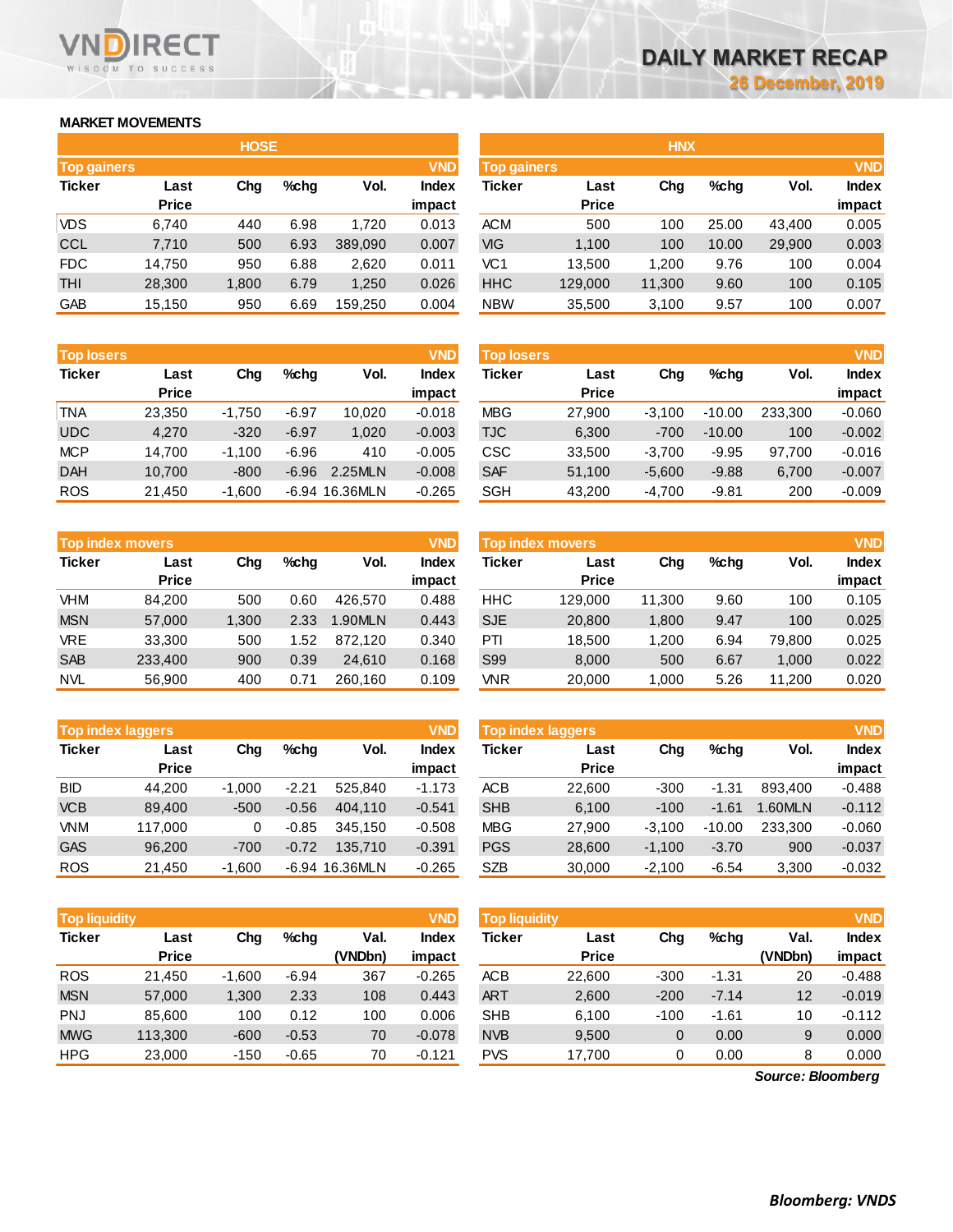

## **FOREIGN ACTIVITIES**

| <b>Volume (Mn'shs)</b> | <b>HOSE</b> | <b>HNX</b> | Value (VND'bn)        | <b>HOSE</b> | <b>HNX</b> |
|------------------------|-------------|------------|-----------------------|-------------|------------|
| <b>BUY</b>             | 13.9        | 0.2        | <b>BUY</b>            | 362.1       | 2.2        |
| % of market            | 5.3%        | $0.6\%$    | % of market           | 7.7%        | 0.4%       |
| SELL                   | 9.2         | 0.4        | SELL                  | 296.8       | 2.0        |
| % of market            | 3.5%        | $1.0\%$    | % of market           | 6.3%        | 0.4%       |
| <b>NET BUY (SELL)</b>  | 4.7         | (0.2)      | <b>NET BUY (SELL)</b> | 65.3        | 0.2        |

*Source: HSX, HNX*



**Foreign net buy/sell (30 days) in VND'bn**

| <b>YTD ACCUMULATION</b> |             |            |                       |             |                  |
|-------------------------|-------------|------------|-----------------------|-------------|------------------|
| Volume (MIn'shs)        | <b>HOSE</b> | <b>HNX</b> | <b>Value (VND'bn)</b> | <b>HOSE</b> | <b>HNX</b>       |
| <b>BUY</b>              | 3,621.9     | 233.1      | <b>BUY</b>            | 161,273.8   | 3,753.3          |
| % of market             | 8.2%        | 2.9%       | % of market           | 16.2%       | 2.2%             |
| <b>SELL</b>             | 3,829.1     | 271.6      | <b>SELL</b>           | 156,276.0   | 4,482.2          |
| % of market             | 8.7%        | 3.4%       | % of market           | 15.7%       | 2.7%             |
| <b>NET BUY (SELL)</b>   | (207.2)     | (38.5)     | <b>NET BUY (SELL)</b> | 4,998       | (728.9)          |
|                         |             |            |                       |             | Source: HSX, HNX |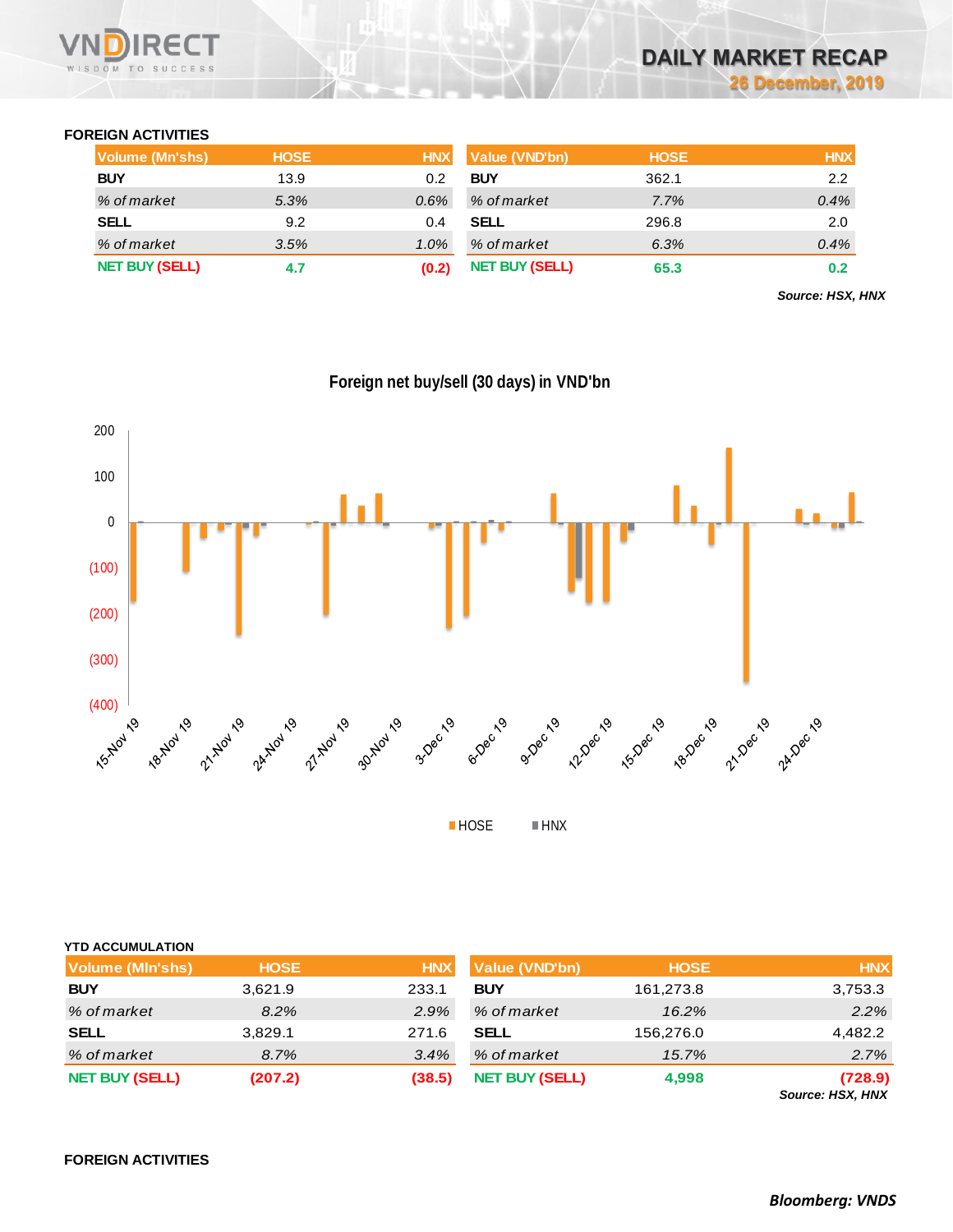## **RECT** WISDOM TO SUCCESS

# **DAILY MARKET RECAP**

**26 December, 2019**

Value

 $0.6\,$ 

 $0.5\,$ 

 $0.2$ 

 $0.2\,$ 

 $0.2\,$ 

**VND'bn** 

Index

impact

 $0.000$ 

 $0.000$ 

 $0.000$ 

 $0.000$ 

 $0.000$ 

|            |                               | <b>HOSE</b> |         |       |                |                               |               | <b>HNX</b> |         |  |
|------------|-------------------------------|-------------|---------|-------|----------------|-------------------------------|---------------|------------|---------|--|
|            | Top buy by foreigners (value) |             |         |       | VND'bn         | Top buy by foreigners (value) |               |            |         |  |
| Ticker     | Last<br><b>Price</b>          | Chg         | %chg    | Value | hdex<br>impact | Ticker                        | Last<br>Price | Chg        | %chg    |  |
| <b>VRE</b> | 33,300                        | 500         | 1.52    | 117.5 | 0.339          | IDC.                          | 19,200        | 0          | 0.00    |  |
| <b>MSN</b> | 57,000                        | 1,300       | 2.33    | 47.1  | 0.443          | ПG.                           | 6,700         | $-100$     | $-1.47$ |  |
| <b>HPG</b> | 23,000                        | $-150$      | $-0.65$ | 25.1  | $-0.121$       | <b>SHS</b>                    | 7,700         | $-100$     | $-1.28$ |  |
| <b>POW</b> | 12,250                        | -50         | $-0.41$ | 16.2  | $-0.034$       | <b>BVS</b>                    | 9,900         | 0          | 0.00    |  |
| VІС        | 115.400                       | $-100$      | $-0.09$ | 13.3  | $-0.098$       | LAS                           | 6.400         | 0          | 0.00    |  |

|               | Top sell by foreigners (value) |        |         |       | VND'bn                | Top sell by foreigners (value) | <b>WD'bn</b>         |        |         |       |                        |
|---------------|--------------------------------|--------|---------|-------|-----------------------|--------------------------------|----------------------|--------|---------|-------|------------------------|
| <b>Ticker</b> | Last<br><b>Price</b>           | Chg    | %chg    | Value | <b>ndex</b><br>impact | Ticker                         | Last<br><b>Price</b> | Chg    | %chg    | Value | <b>Index</b><br>impact |
| VRE           | 33,300                         | 500    | 1.52    | 105.6 | 0.339                 | HUT                            | 2,400                | 0      | 0.00    | 0.7   | 0.000                  |
| VIC           | 115,400                        | $-100$ | $-0.09$ | 31.9  | $-0.098$              | NTP                            | 32,400               | 300    | 0.93    | 0.4   | 0.000                  |
| VHM           | 84.200                         | 500    | 0.60    | 18.9  | 0.488                 | SHS                            | 7,700                | $-100$ | $-1.28$ | 0.2   | 0.000                  |
| <b>POW</b>    | 12,250                         | -50    | $-0.41$ | 17.5  | $-0.034$              | <b>BVS</b>                     | 9,900                | 0      | 0.00    | 0.2   | 0.000                  |
| VPI           | 41,450                         | 50     | 0.12    | 10.3  | 0.002                 | PTI                            | 18,500               | .200   | 6.94    | 0.1   | 0.000                  |

|            | Top net buy by foreigners (value) |          |         |       | VND'bn          |            | Top net buy by foreigners (value) |        |         | <b>VND'bn</b> |                        |
|------------|-----------------------------------|----------|---------|-------|-----------------|------------|-----------------------------------|--------|---------|---------------|------------------------|
| Ticker     | Last<br><b>Price</b>              | Chg      | %chg    | Value | Index<br>impact | Ticker     | Last<br><b>Price</b>              | Chg    | %chg    | Value         | <b>Index</b><br>impact |
| MSN        | 57,000                            | 1,300.   | 2.33    | 43.1  | 0.443           | IDС        | 19,200                            | 0      | 0.00    | 0.6           | 0.000                  |
| <b>HPG</b> | 23,000                            | $-150$   | $-0.65$ | 18.2  | $-0.121$        | ΠG         | 6,700                             | $-100$ | $-1.47$ | 0.5           | 0.000                  |
| <b>VRE</b> | 33,300                            | 500      | 1.52    | 11.9  | 0.339           | LAS        | 6,400                             | 0      | 0.00    | 0.2           | 0.000                  |
| DXG        | 14,500                            | 400      | 2.84    | 11.1  | 0.061           | <b>NRC</b> | 9,500                             | 22     | 0.23    | 0.1           | 0.000                  |
| ROS.       | 21.450                            | $-1.600$ | $-6.94$ | 7.6   | $-0.265$        | PVS.       | 17.700                            | 0      | 0.00    | 0.1           | 0.000                  |

|               | Top net sell by foreigners (value) |        |         |         | VND'bn                 | Top net sell by foreigners (value) |               | <b>WD'bn</b> |         |         |                 |
|---------------|------------------------------------|--------|---------|---------|------------------------|------------------------------------|---------------|--------------|---------|---------|-----------------|
| <b>Ticker</b> | Last<br><b>Price</b>               | Chg    | %chg    | Value   | <b>Index</b><br>impact | Ticker                             | Last<br>Price | Chg          | %chg    | Value   | Index<br>impact |
| VIC           | 115.400                            | $-100$ | $-0.09$ | $-18.6$ | $-0.098$               | HUT                                | 2.400         | 0            | 0.00    | $-0.72$ | 0.000           |
| <b>VHM</b>    | 84,200                             | 500    | 0.60    | $-12.1$ | 0.488                  | <b>NTP</b>                         | 32.400        | 300          | 0.93    | $-0.43$ | 0.000           |
| VPI           | 41,450                             | 50     | 0.12    | $-10.3$ | 0.002                  | PTI                                | 18,500        | 1.200        | 6.94    | $-0.11$ | 0.000           |
| <b>VCB</b>    | 89.400                             | $-500$ | $-0.56$ | $-6.4$  | $-0.541$               | VCG.                               | 26,900        | 0            | 0.00    | $-0.09$ | 0.000           |
| <b>PVD</b>    | 14,900                             | 50     | 0.34    | $-6.0$  | 0.006                  | THB                                | 11,400        | $-100$       | $-0.87$ | $-0.06$ | 0.000           |
|               |                                    |        |         |         |                        |                                    |               |              |         |         |                 |

26-Dec-19

Source: Bloomberg, HOSE, HNX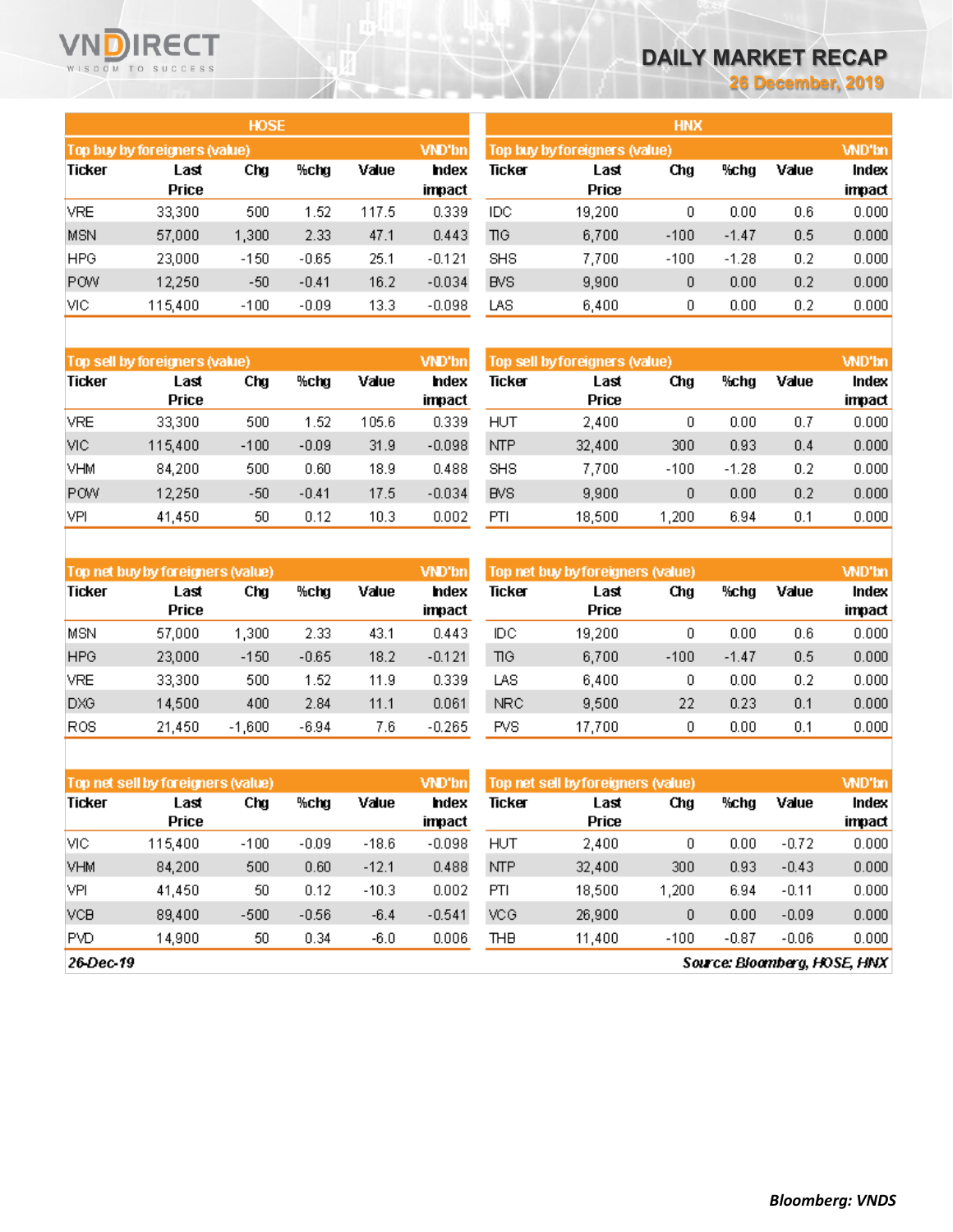**26 December, 2019**

#### **TOP 60 MARKET CAP STOCKS SNAPSHOT ON HOSE**

ECT

 $\checkmark$ 

| TOP 60 MARKET CAP STOCKS SNAPSHOT ON HOSE<br><b>Price</b><br>Mkt. Cap Outs. Vol. Float ratio<br>Avail. Fil Ave. daily vol.<br>P/E<br>P/B<br><b>ROE</b><br>Price change (%)<br><b>VND</b><br>$\%$<br>$\%$<br>1M<br>3M<br>6M<br><b>US\$mln</b><br>%<br><b>MIn'shs</b><br>$% (30 \, days - shs)$<br>$\boldsymbol{\mathsf{x}}$<br>$\pmb{\chi}$<br>1 VIC VM<br>0.2<br>115,400<br>$-3.0$<br>$-1.3$<br>16,775<br>3,369<br>24.9<br>21.8<br>444,049<br>4.9<br>7.8<br>1.6<br>72.6<br>2 VCB VM<br>6.1<br>89,400<br>5.5<br>10.4<br>26.8<br>14,309<br>3,709<br>25.2<br>599,454<br>4.1<br>27.1<br>1.8<br>17.0<br>3 VHM VM<br>84,200<br>$-9.8$<br>$-5.1$<br>6.6<br>11,953<br>3,290<br>29.1<br>34.0<br>1,880,038<br>15.9<br>5.3<br>37.3<br>11.8<br>4 VNM VM<br>$-4.9$<br>$-10.0$<br>41.4<br>117,000<br>$-5.3$<br>8,792<br>1,741<br>46.2<br>999,180<br>21.2<br>7.5<br>36.5<br>28.8<br>5 GAS VM<br>96,200<br>$-7.5$<br>4.2<br>45.4<br>4.0<br>26.1<br>18.6<br>$-5.7$<br>$-8.1$<br>7,946<br>1,914<br>311,218<br>16.3<br>0.5<br>6 BID VM<br>44,200<br>10.5<br>10.1<br>36.0<br>7,672<br>4,022<br>18.8<br>12.0<br>21.0<br>2.7<br>13.5<br>731,674<br>7 SAB VM<br>233,400<br>1.5<br>$-11.4$<br>$-17.2$<br>6,459<br>641<br>10.4<br>34,839<br>28.4<br>20.6<br>36.7<br>31.7<br>8.4<br>8 TCB VM<br>23,050<br>$-1.7$<br>$-0.2$<br>13.0<br>3,482<br>3,500<br>79.7<br>0.0<br>1,189,442<br>8.7<br>1.4<br>17.2<br>2.7<br>9 CTG VM<br>20,600<br>3,723<br>8.5<br>0.5<br>$-2.8$<br>$-2.6$<br>$-1.4$<br>3,310<br>35.5<br>0.6<br>2,655,836<br>12.5<br>1.0<br>6.3<br>10 VREVM<br>33,300<br>$-2.3$<br>1.7<br>$-3.1$<br>3,265<br>2,272<br>39.7<br>16.2<br>32.2<br>2.7<br>8.8<br>4,155,316<br>11 VJC VM<br>143,700<br>0.3<br>5.7<br>15.7<br>3,248<br>524<br>46.4<br>10.5<br>442,738<br>43.3<br>15.1<br>14.6<br>5.5<br>12 MSN VM<br>57,000<br>$-20.3$<br>$-27.4$<br>$-33.3$<br>2,875<br>1,169<br>25.8<br>10.1<br>12.6<br>2.0<br>20.5<br>7.6<br>1,259,331<br>13 PLX VM<br>55,900<br>$-5.6$<br>$-7.8$<br>$-11.0$<br>2,873<br>1,191<br>8.9<br>6.6<br>16.1<br>3.0<br>19.5<br>6.7<br>167,845<br>14 HPG VM<br>23,000<br>1.5<br>3.4<br>0.4<br>2,740<br>52.3<br>11.1<br>5,887,456<br>9.1<br>1.4<br>17.4<br>8.8<br>2,761<br>0.7<br>$-5.0$<br>2,330<br>949<br>27.1<br>32.2<br>15.5<br>4.3<br>15 NVL VM<br>56,900<br>$-8.5$<br>349,705<br>17.9<br>2.6<br>1.2<br>16 BVHVM<br>$-5.9$<br>$-15.8$<br>2,178<br>742<br>31.9<br>23.6<br>3.0<br>8.7<br>68,000<br>$-4.8$<br>194,687<br>36.0<br>443<br>17 MWG VM<br>113,300<br>$-0.2$<br>$-10.1$<br>22.1<br>2,164<br>92.7<br>37.7<br>12.7<br>0.0<br>593,721<br>13.6<br>4.4<br>18 MBB VM<br>20,850<br>$-7.9$<br>$-7.7$<br>8.0<br>2,093<br>2,326<br>77.6<br>0.0<br>3,474,890<br>6.4<br>1.2<br>21.8<br>2.0<br>19 HVN VM<br>33,900<br>0.0<br>3.2<br>$-18.4$<br>2,075<br>1,418<br>3.9<br>19.9<br>288,028<br>2.7<br>13.4<br>2.7<br>19.4<br>2.6<br>0.0<br>22.7<br>2.5<br>20 VPB VM<br>19,700<br>$-3.7$<br>$-9.0$<br>2,072<br>2,438<br>72.7<br>1,338,636<br>5.9<br>1.2<br>21 FPT VM<br>57,400<br>0.5<br>$-0.5$<br>24.4<br>1,680<br>678<br>76.9<br>0.0<br>1,450,869<br>12.2<br>2.9<br>24.9<br>10.5<br>3.2<br>22 POW VM<br>12,250<br>$-8.6$<br>$-0.4$<br>$-17.2$<br>1,238<br>2,342<br>87.9<br>35.1<br>1,419,558<br>14.9<br>1.2<br>7.8<br>23 HDB VM<br>26,500<br>981<br>72.6<br>9.1<br>1.7<br>19.1<br>$-4.7$<br>0.0<br>$-0.4$<br>1,122<br>6.4<br>1,420,286<br>1.4<br>24 EIB VM<br>$-0.9$<br>$-7.3$<br>907<br>1,229<br>94.0<br>0.0<br>123,366<br>1.3<br>4.1<br>0.4<br>17,100<br>4.3<br>33.1<br>832<br>225<br>25 PNJ VM<br>85,600<br>72.8<br>28.6<br>16.3<br>2.8<br>6.1<br>17.6<br>0.0<br>391,622<br>17.7<br>4.6<br>26 STB VM<br>$-0.5$<br>$-12.2$<br>786<br>1,804<br>96.2<br>11.6<br>2,336,359<br>6.5<br>11.1<br>0.7<br>10,100<br>$-5.6$<br>0.7<br>0.9<br>27 BHN VM<br>77,300<br>$-13.1$<br>773<br>232<br>31.4<br>3,781<br>37.6<br>4.0<br>10.9<br>5.2<br>$-0.3$<br>3.8<br>$-6.8$<br>827<br>22.1<br>28 TPB VM<br>21,150<br>$-3.4$<br>$-6.0$<br>754<br>53.8<br>0.0<br>187,853<br>7.3<br>1.5<br>1.7<br>29 HNG VM<br>14,150<br>$-14.8$<br>677<br>1,109<br>16.7<br>48.6<br>305,177<br><b>N/A</b><br>$-20.6$<br>$-8.0$<br>$-2.7$<br>$-8.7$<br>1.5<br>30 KDH VM<br>26,850<br>1.1<br>3.5<br>12.8<br>631<br>544<br>74.5<br>4.5<br>304,956<br>15.8<br>2.0<br>13.5<br>8.8<br>31 ROS VM<br>$-19.4$<br>525<br>568<br>1.8<br>21,450<br>$-14.5$<br>$-28.4$<br>39.6<br>44.9<br>32,271,210<br>61.8<br>2.0<br>3.4<br>32 DHG VM<br>92,000<br>$-2.6$<br>0.1<br>$-13.4$<br>519<br>131<br>5.6<br>45.6<br>3.8<br>19.4<br>15.8<br>12,953<br>20.3<br>33 TCH VM<br>31,200<br>28.1<br>476<br>353<br>42.0<br>1,914,827<br>5.9<br>11.8<br>47.5<br>50.0<br>29.1<br>2.5<br>8.7<br>$-10.5$<br>34 REE VM<br>35,500<br>$-2.7$<br>10.9<br>475<br>310<br>55.9<br>0.0<br>626,368<br>6.3<br>1.1<br>18.6<br>10.6<br>2.8<br>35 SBT VM<br>18,500<br>0.0<br>7.9<br>468<br>587<br>20.1<br>93.8<br>1,215,247<br>42.1<br>1.5<br>3.5<br>1.5<br>36 GEX VM<br>19,400<br>$-4.7$<br>$-12.6$<br>1.0<br>409<br>488<br>84.5<br>33.6<br>804,830<br>8.6<br>1.6<br>19.1<br>6.1<br>37 SSIVM<br>18,250<br>$-8.8$<br>$-19.4$<br>$-26.4$<br>400<br>508<br>83.5<br>44.9<br>1,235,202<br>10.3<br>1.0<br>9.4<br>3.7<br>17.2<br>38 PPC VM<br>$-1.8$<br>1.5<br>$-9.1$<br>372<br>321<br>24.6<br>32.8<br>334,751<br>8.5<br>1.4<br>13.5<br>26,900<br>39 PDR VM<br>$-0.2$<br>328<br>37.2<br>42.9<br>709,110<br>20.1<br>5.9<br>25,500<br>$-1.5$<br>$-2.7$<br>361<br>12.0<br>2.2<br>40 LGC VM<br>42,300<br>8.5<br>14.3<br>32.6<br>352<br>193<br>0.6<br>4.0<br>5<br>2.8<br>11.6<br>3.1<br>25.4<br>41 VGC VM<br>18,100<br>$-2.2$<br>$-6.2$<br>350<br>448<br>162,117<br>$-11.7$<br>12.3<br>35.6<br>13.0<br>1.3<br>10.1<br>3.6<br>42 DXG VM<br>14,500<br>2.5<br>$-14.2$<br>$-1.4$<br>329<br>520<br>88.5<br>3.6<br>0.9<br>25.9<br>8.5<br>1,512,561<br>4.5<br>43 KBC VM<br>15,400<br>0.0<br>3.7<br>312<br>470<br>71.4<br>22.1<br>1,984,401<br>8.4<br>8.1<br>9.6<br>0.8<br>4.4<br>44 VHC VM<br>78,900<br>5.2<br>$-0.4$<br>$-10.8$<br>310<br>91<br>65.8<br>54,611<br>50.1<br>5.3<br>$1.5$<br>32.2<br>22.2<br>45 GMD VM<br>23,500<br>$-2.9$<br>$-15.8$<br>$-11.0$<br>301<br>297<br>0.0<br>9.7<br>81.2<br>224,187<br>12.1<br>1.1<br>6.2<br>46 NLG VM<br>27,300<br>$-2.5$<br>$-2.7$<br>1.0<br>294<br>250<br>62.1<br>0.0<br>11.7<br>$5.5\,$<br>336,916<br>13.1<br>$1.5$<br>47 VPIVM<br>0.4<br>$-1.3$<br>$-0.5$<br>160<br>42.7<br>41,450<br>286<br>100.0<br>378,938<br>15.7<br>3.0<br>20.6<br>8.1<br>48 HCM VM<br>20,800<br>$-16.1$<br>$-11.5$<br>274<br>306<br>50.8<br>43.2<br>10.2<br>6.2<br>$-13.3$<br>806,416<br>16.2<br>$1.5$<br>49 PVD VM<br>14,900<br>$-16.3$<br>271<br>421<br>28.8<br>1,620,774<br>$-3.9$<br>$-14.6$<br>49.5<br>14.0<br>0.5<br>3.3<br>2.1<br>50 NT2 VM<br>21,700<br>$-4.8$<br>$-9.8$<br>$-19.3$<br>270<br>288<br>32.3<br>30.3<br>282,964<br>8.0<br>1.5<br>20.0<br>9.7<br>51 SCS VM<br>120,000<br>$-25.5$<br>$-22.6$<br>261<br>50<br>98.9<br>28.2<br>9,975<br>46.6<br>$-14.2$<br>15.6<br>7.4<br>42.4<br>52 HT1 VM<br>14,750<br>2.4<br>$-2.6$<br>$-8.1$<br>243<br>382<br>99.9<br>42.5<br>7.7<br>13.8<br>133,677<br>1.0<br>6.9<br>53 CII VM<br>22,300<br>$-5.7$<br>7.5<br>$-0.7$<br>239<br>248<br>81.8<br>18.9<br>12.1<br>8.8<br>266,267<br>1.0<br>1.9<br>54 PHR VM<br>40,550<br>$-28.1$<br>$-29.8$<br>$-30.0$<br>237<br>135<br>32.5<br>42.6<br>484,703<br>6.3<br>28.8<br>1.8<br>16.2<br>26,750<br>55 GEG VM<br>$-2.7$<br>$-0.9$<br><b>N/A</b><br>235<br>204<br>58.8<br>12.8<br>530,180<br>24.8<br>2.4<br>7.8<br>4.8<br>56 HPX VM<br>$-1.3$<br>227<br>200<br>35.2<br>26,350<br>$-0.4$<br>$-0.4$<br>90.3<br>280,908<br>11.8<br>2.1<br>19.3<br>6.4<br>57 DPM VM<br>225<br>13,350<br>4.3<br>$-1.8$<br>$-14.7$<br>391<br>36.7<br>30.1<br>235,993<br>0.7<br>3.7<br>2.6<br>20.6<br>58 GTN VM<br>20,400<br>14.0<br>220<br>250<br>27.8<br>99.7<br>396,507<br>1.9<br>$-0.7$<br>6.3<br><b>N/A</b><br>$-0.4$<br>59 VCF VM<br>188,000<br>2.7<br>14.9<br>5.6<br>216<br>27<br>1.5<br>48.4<br>268<br>4.2<br>52.3<br>32.2<br>8.0<br>60 VCIVM<br>29,500<br>$-3.9$<br>209<br>164<br>62.2<br>98,216<br>24.7<br>12.7<br>$-10.9$<br>$-17.6$<br>62.9<br>5.8<br>1.3<br><b>Source: Bloomberg</b><br>26 Dec |            |  |  |  |  | <b>26 December, 2019</b> |  |            |
|----------------------------------------------------------------------------------------------------------------------------------------------------------------------------------------------------------------------------------------------------------------------------------------------------------------------------------------------------------------------------------------------------------------------------------------------------------------------------------------------------------------------------------------------------------------------------------------------------------------------------------------------------------------------------------------------------------------------------------------------------------------------------------------------------------------------------------------------------------------------------------------------------------------------------------------------------------------------------------------------------------------------------------------------------------------------------------------------------------------------------------------------------------------------------------------------------------------------------------------------------------------------------------------------------------------------------------------------------------------------------------------------------------------------------------------------------------------------------------------------------------------------------------------------------------------------------------------------------------------------------------------------------------------------------------------------------------------------------------------------------------------------------------------------------------------------------------------------------------------------------------------------------------------------------------------------------------------------------------------------------------------------------------------------------------------------------------------------------------------------------------------------------------------------------------------------------------------------------------------------------------------------------------------------------------------------------------------------------------------------------------------------------------------------------------------------------------------------------------------------------------------------------------------------------------------------------------------------------------------------------------------------------------------------------------------------------------------------------------------------------------------------------------------------------------------------------------------------------------------------------------------------------------------------------------------------------------------------------------------------------------------------------------------------------------------------------------------------------------------------------------------------------------------------------------------------------------------------------------------------------------------------------------------------------------------------------------------------------------------------------------------------------------------------------------------------------------------------------------------------------------------------------------------------------------------------------------------------------------------------------------------------------------------------------------------------------------------------------------------------------------------------------------------------------------------------------------------------------------------------------------------------------------------------------------------------------------------------------------------------------------------------------------------------------------------------------------------------------------------------------------------------------------------------------------------------------------------------------------------------------------------------------------------------------------------------------------------------------------------------------------------------------------------------------------------------------------------------------------------------------------------------------------------------------------------------------------------------------------------------------------------------------------------------------------------------------------------------------------------------------------------------------------------------------------------------------------------------------------------------------------------------------------------------------------------------------------------------------------------------------------------------------------------------------------------------------------------------------------------------------------------------------------------------------------------------------------------------------------------------------------------------------------------------------------------------------------------------------------------------------------------------------------------------------------------------------------------------------------------------------------------------------------------------------------------------------------------------------------------------------------------------------------------------------------------------------------------------------------------------------------------------------------------------------------------------------------------------------------------------------------------------------------------------------------------------------------------------------------------------------------------------------------------------------------------------------------------------------------------------------------------------------------------------------------------------------------------------------------------------------------------------------------------------------------------------------------------------------------------------------------------------------------------------------------------------------------------------------------------------------------------------------------------------------------------------------------------------------------------------------------------------------------------------------------------------------------------------------------------------------------------------------------------------------------------------------------------------------------------------------------------------------------------------------------------------------------------------------------------------------------------------------------------------------------------------------------------------------------------------------------------------------------------------------------------------------------------------------------------------------------------------------------------------------------------------------------------------------------------------------------------------------------------------------------------------------------------------------------------------------------------------------------------------------------------------------------------------------------------------------------------------------------------------------------------------------------------------------------------------------------------------------------------------------------------------------------------------------------------------------------------------------------------------------------------------------------------------------------------------------------------------------------------------------------------------------------------|------------|--|--|--|--|--------------------------|--|------------|
|                                                                                                                                                                                                                                                                                                                                                                                                                                                                                                                                                                                                                                                                                                                                                                                                                                                                                                                                                                                                                                                                                                                                                                                                                                                                                                                                                                                                                                                                                                                                                                                                                                                                                                                                                                                                                                                                                                                                                                                                                                                                                                                                                                                                                                                                                                                                                                                                                                                                                                                                                                                                                                                                                                                                                                                                                                                                                                                                                                                                                                                                                                                                                                                                                                                                                                                                                                                                                                                                                                                                                                                                                                                                                                                                                                                                                                                                                                                                                                                                                                                                                                                                                                                                                                                                                                                                                                                                                                                                                                                                                                                                                                                                                                                                                                                                                                                                                                                                                                                                                                                                                                                                                                                                                                                                                                                                                                                                                                                                                                                                                                                                                                                                                                                                                                                                                                                                                                                                                                                                                                                                                                                                                                                                                                                                                                                                                                                                                                                                                                                                                                                                                                                                                                                                                                                                                                                                                                                                                                                                                                                                                                                                                                                                                                                                                                                                                                                                                                                                                                                                                                                                                                                                                                                                                                                                                                                                                                                                                                                                                                                                                        |            |  |  |  |  |                          |  |            |
|                                                                                                                                                                                                                                                                                                                                                                                                                                                                                                                                                                                                                                                                                                                                                                                                                                                                                                                                                                                                                                                                                                                                                                                                                                                                                                                                                                                                                                                                                                                                                                                                                                                                                                                                                                                                                                                                                                                                                                                                                                                                                                                                                                                                                                                                                                                                                                                                                                                                                                                                                                                                                                                                                                                                                                                                                                                                                                                                                                                                                                                                                                                                                                                                                                                                                                                                                                                                                                                                                                                                                                                                                                                                                                                                                                                                                                                                                                                                                                                                                                                                                                                                                                                                                                                                                                                                                                                                                                                                                                                                                                                                                                                                                                                                                                                                                                                                                                                                                                                                                                                                                                                                                                                                                                                                                                                                                                                                                                                                                                                                                                                                                                                                                                                                                                                                                                                                                                                                                                                                                                                                                                                                                                                                                                                                                                                                                                                                                                                                                                                                                                                                                                                                                                                                                                                                                                                                                                                                                                                                                                                                                                                                                                                                                                                                                                                                                                                                                                                                                                                                                                                                                                                                                                                                                                                                                                                                                                                                                                                                                                                                                        | No. Ticker |  |  |  |  |                          |  | <b>ROA</b> |
|                                                                                                                                                                                                                                                                                                                                                                                                                                                                                                                                                                                                                                                                                                                                                                                                                                                                                                                                                                                                                                                                                                                                                                                                                                                                                                                                                                                                                                                                                                                                                                                                                                                                                                                                                                                                                                                                                                                                                                                                                                                                                                                                                                                                                                                                                                                                                                                                                                                                                                                                                                                                                                                                                                                                                                                                                                                                                                                                                                                                                                                                                                                                                                                                                                                                                                                                                                                                                                                                                                                                                                                                                                                                                                                                                                                                                                                                                                                                                                                                                                                                                                                                                                                                                                                                                                                                                                                                                                                                                                                                                                                                                                                                                                                                                                                                                                                                                                                                                                                                                                                                                                                                                                                                                                                                                                                                                                                                                                                                                                                                                                                                                                                                                                                                                                                                                                                                                                                                                                                                                                                                                                                                                                                                                                                                                                                                                                                                                                                                                                                                                                                                                                                                                                                                                                                                                                                                                                                                                                                                                                                                                                                                                                                                                                                                                                                                                                                                                                                                                                                                                                                                                                                                                                                                                                                                                                                                                                                                                                                                                                                                                        |            |  |  |  |  |                          |  |            |
|                                                                                                                                                                                                                                                                                                                                                                                                                                                                                                                                                                                                                                                                                                                                                                                                                                                                                                                                                                                                                                                                                                                                                                                                                                                                                                                                                                                                                                                                                                                                                                                                                                                                                                                                                                                                                                                                                                                                                                                                                                                                                                                                                                                                                                                                                                                                                                                                                                                                                                                                                                                                                                                                                                                                                                                                                                                                                                                                                                                                                                                                                                                                                                                                                                                                                                                                                                                                                                                                                                                                                                                                                                                                                                                                                                                                                                                                                                                                                                                                                                                                                                                                                                                                                                                                                                                                                                                                                                                                                                                                                                                                                                                                                                                                                                                                                                                                                                                                                                                                                                                                                                                                                                                                                                                                                                                                                                                                                                                                                                                                                                                                                                                                                                                                                                                                                                                                                                                                                                                                                                                                                                                                                                                                                                                                                                                                                                                                                                                                                                                                                                                                                                                                                                                                                                                                                                                                                                                                                                                                                                                                                                                                                                                                                                                                                                                                                                                                                                                                                                                                                                                                                                                                                                                                                                                                                                                                                                                                                                                                                                                                                        |            |  |  |  |  |                          |  |            |
|                                                                                                                                                                                                                                                                                                                                                                                                                                                                                                                                                                                                                                                                                                                                                                                                                                                                                                                                                                                                                                                                                                                                                                                                                                                                                                                                                                                                                                                                                                                                                                                                                                                                                                                                                                                                                                                                                                                                                                                                                                                                                                                                                                                                                                                                                                                                                                                                                                                                                                                                                                                                                                                                                                                                                                                                                                                                                                                                                                                                                                                                                                                                                                                                                                                                                                                                                                                                                                                                                                                                                                                                                                                                                                                                                                                                                                                                                                                                                                                                                                                                                                                                                                                                                                                                                                                                                                                                                                                                                                                                                                                                                                                                                                                                                                                                                                                                                                                                                                                                                                                                                                                                                                                                                                                                                                                                                                                                                                                                                                                                                                                                                                                                                                                                                                                                                                                                                                                                                                                                                                                                                                                                                                                                                                                                                                                                                                                                                                                                                                                                                                                                                                                                                                                                                                                                                                                                                                                                                                                                                                                                                                                                                                                                                                                                                                                                                                                                                                                                                                                                                                                                                                                                                                                                                                                                                                                                                                                                                                                                                                                                                        |            |  |  |  |  |                          |  |            |
|                                                                                                                                                                                                                                                                                                                                                                                                                                                                                                                                                                                                                                                                                                                                                                                                                                                                                                                                                                                                                                                                                                                                                                                                                                                                                                                                                                                                                                                                                                                                                                                                                                                                                                                                                                                                                                                                                                                                                                                                                                                                                                                                                                                                                                                                                                                                                                                                                                                                                                                                                                                                                                                                                                                                                                                                                                                                                                                                                                                                                                                                                                                                                                                                                                                                                                                                                                                                                                                                                                                                                                                                                                                                                                                                                                                                                                                                                                                                                                                                                                                                                                                                                                                                                                                                                                                                                                                                                                                                                                                                                                                                                                                                                                                                                                                                                                                                                                                                                                                                                                                                                                                                                                                                                                                                                                                                                                                                                                                                                                                                                                                                                                                                                                                                                                                                                                                                                                                                                                                                                                                                                                                                                                                                                                                                                                                                                                                                                                                                                                                                                                                                                                                                                                                                                                                                                                                                                                                                                                                                                                                                                                                                                                                                                                                                                                                                                                                                                                                                                                                                                                                                                                                                                                                                                                                                                                                                                                                                                                                                                                                                                        |            |  |  |  |  |                          |  |            |
|                                                                                                                                                                                                                                                                                                                                                                                                                                                                                                                                                                                                                                                                                                                                                                                                                                                                                                                                                                                                                                                                                                                                                                                                                                                                                                                                                                                                                                                                                                                                                                                                                                                                                                                                                                                                                                                                                                                                                                                                                                                                                                                                                                                                                                                                                                                                                                                                                                                                                                                                                                                                                                                                                                                                                                                                                                                                                                                                                                                                                                                                                                                                                                                                                                                                                                                                                                                                                                                                                                                                                                                                                                                                                                                                                                                                                                                                                                                                                                                                                                                                                                                                                                                                                                                                                                                                                                                                                                                                                                                                                                                                                                                                                                                                                                                                                                                                                                                                                                                                                                                                                                                                                                                                                                                                                                                                                                                                                                                                                                                                                                                                                                                                                                                                                                                                                                                                                                                                                                                                                                                                                                                                                                                                                                                                                                                                                                                                                                                                                                                                                                                                                                                                                                                                                                                                                                                                                                                                                                                                                                                                                                                                                                                                                                                                                                                                                                                                                                                                                                                                                                                                                                                                                                                                                                                                                                                                                                                                                                                                                                                                                        |            |  |  |  |  |                          |  |            |
|                                                                                                                                                                                                                                                                                                                                                                                                                                                                                                                                                                                                                                                                                                                                                                                                                                                                                                                                                                                                                                                                                                                                                                                                                                                                                                                                                                                                                                                                                                                                                                                                                                                                                                                                                                                                                                                                                                                                                                                                                                                                                                                                                                                                                                                                                                                                                                                                                                                                                                                                                                                                                                                                                                                                                                                                                                                                                                                                                                                                                                                                                                                                                                                                                                                                                                                                                                                                                                                                                                                                                                                                                                                                                                                                                                                                                                                                                                                                                                                                                                                                                                                                                                                                                                                                                                                                                                                                                                                                                                                                                                                                                                                                                                                                                                                                                                                                                                                                                                                                                                                                                                                                                                                                                                                                                                                                                                                                                                                                                                                                                                                                                                                                                                                                                                                                                                                                                                                                                                                                                                                                                                                                                                                                                                                                                                                                                                                                                                                                                                                                                                                                                                                                                                                                                                                                                                                                                                                                                                                                                                                                                                                                                                                                                                                                                                                                                                                                                                                                                                                                                                                                                                                                                                                                                                                                                                                                                                                                                                                                                                                                                        |            |  |  |  |  |                          |  |            |
|                                                                                                                                                                                                                                                                                                                                                                                                                                                                                                                                                                                                                                                                                                                                                                                                                                                                                                                                                                                                                                                                                                                                                                                                                                                                                                                                                                                                                                                                                                                                                                                                                                                                                                                                                                                                                                                                                                                                                                                                                                                                                                                                                                                                                                                                                                                                                                                                                                                                                                                                                                                                                                                                                                                                                                                                                                                                                                                                                                                                                                                                                                                                                                                                                                                                                                                                                                                                                                                                                                                                                                                                                                                                                                                                                                                                                                                                                                                                                                                                                                                                                                                                                                                                                                                                                                                                                                                                                                                                                                                                                                                                                                                                                                                                                                                                                                                                                                                                                                                                                                                                                                                                                                                                                                                                                                                                                                                                                                                                                                                                                                                                                                                                                                                                                                                                                                                                                                                                                                                                                                                                                                                                                                                                                                                                                                                                                                                                                                                                                                                                                                                                                                                                                                                                                                                                                                                                                                                                                                                                                                                                                                                                                                                                                                                                                                                                                                                                                                                                                                                                                                                                                                                                                                                                                                                                                                                                                                                                                                                                                                                                                        |            |  |  |  |  |                          |  |            |
|                                                                                                                                                                                                                                                                                                                                                                                                                                                                                                                                                                                                                                                                                                                                                                                                                                                                                                                                                                                                                                                                                                                                                                                                                                                                                                                                                                                                                                                                                                                                                                                                                                                                                                                                                                                                                                                                                                                                                                                                                                                                                                                                                                                                                                                                                                                                                                                                                                                                                                                                                                                                                                                                                                                                                                                                                                                                                                                                                                                                                                                                                                                                                                                                                                                                                                                                                                                                                                                                                                                                                                                                                                                                                                                                                                                                                                                                                                                                                                                                                                                                                                                                                                                                                                                                                                                                                                                                                                                                                                                                                                                                                                                                                                                                                                                                                                                                                                                                                                                                                                                                                                                                                                                                                                                                                                                                                                                                                                                                                                                                                                                                                                                                                                                                                                                                                                                                                                                                                                                                                                                                                                                                                                                                                                                                                                                                                                                                                                                                                                                                                                                                                                                                                                                                                                                                                                                                                                                                                                                                                                                                                                                                                                                                                                                                                                                                                                                                                                                                                                                                                                                                                                                                                                                                                                                                                                                                                                                                                                                                                                                                                        |            |  |  |  |  |                          |  |            |
|                                                                                                                                                                                                                                                                                                                                                                                                                                                                                                                                                                                                                                                                                                                                                                                                                                                                                                                                                                                                                                                                                                                                                                                                                                                                                                                                                                                                                                                                                                                                                                                                                                                                                                                                                                                                                                                                                                                                                                                                                                                                                                                                                                                                                                                                                                                                                                                                                                                                                                                                                                                                                                                                                                                                                                                                                                                                                                                                                                                                                                                                                                                                                                                                                                                                                                                                                                                                                                                                                                                                                                                                                                                                                                                                                                                                                                                                                                                                                                                                                                                                                                                                                                                                                                                                                                                                                                                                                                                                                                                                                                                                                                                                                                                                                                                                                                                                                                                                                                                                                                                                                                                                                                                                                                                                                                                                                                                                                                                                                                                                                                                                                                                                                                                                                                                                                                                                                                                                                                                                                                                                                                                                                                                                                                                                                                                                                                                                                                                                                                                                                                                                                                                                                                                                                                                                                                                                                                                                                                                                                                                                                                                                                                                                                                                                                                                                                                                                                                                                                                                                                                                                                                                                                                                                                                                                                                                                                                                                                                                                                                                                                        |            |  |  |  |  |                          |  |            |
|                                                                                                                                                                                                                                                                                                                                                                                                                                                                                                                                                                                                                                                                                                                                                                                                                                                                                                                                                                                                                                                                                                                                                                                                                                                                                                                                                                                                                                                                                                                                                                                                                                                                                                                                                                                                                                                                                                                                                                                                                                                                                                                                                                                                                                                                                                                                                                                                                                                                                                                                                                                                                                                                                                                                                                                                                                                                                                                                                                                                                                                                                                                                                                                                                                                                                                                                                                                                                                                                                                                                                                                                                                                                                                                                                                                                                                                                                                                                                                                                                                                                                                                                                                                                                                                                                                                                                                                                                                                                                                                                                                                                                                                                                                                                                                                                                                                                                                                                                                                                                                                                                                                                                                                                                                                                                                                                                                                                                                                                                                                                                                                                                                                                                                                                                                                                                                                                                                                                                                                                                                                                                                                                                                                                                                                                                                                                                                                                                                                                                                                                                                                                                                                                                                                                                                                                                                                                                                                                                                                                                                                                                                                                                                                                                                                                                                                                                                                                                                                                                                                                                                                                                                                                                                                                                                                                                                                                                                                                                                                                                                                                                        |            |  |  |  |  |                          |  |            |
|                                                                                                                                                                                                                                                                                                                                                                                                                                                                                                                                                                                                                                                                                                                                                                                                                                                                                                                                                                                                                                                                                                                                                                                                                                                                                                                                                                                                                                                                                                                                                                                                                                                                                                                                                                                                                                                                                                                                                                                                                                                                                                                                                                                                                                                                                                                                                                                                                                                                                                                                                                                                                                                                                                                                                                                                                                                                                                                                                                                                                                                                                                                                                                                                                                                                                                                                                                                                                                                                                                                                                                                                                                                                                                                                                                                                                                                                                                                                                                                                                                                                                                                                                                                                                                                                                                                                                                                                                                                                                                                                                                                                                                                                                                                                                                                                                                                                                                                                                                                                                                                                                                                                                                                                                                                                                                                                                                                                                                                                                                                                                                                                                                                                                                                                                                                                                                                                                                                                                                                                                                                                                                                                                                                                                                                                                                                                                                                                                                                                                                                                                                                                                                                                                                                                                                                                                                                                                                                                                                                                                                                                                                                                                                                                                                                                                                                                                                                                                                                                                                                                                                                                                                                                                                                                                                                                                                                                                                                                                                                                                                                                                        |            |  |  |  |  |                          |  |            |
|                                                                                                                                                                                                                                                                                                                                                                                                                                                                                                                                                                                                                                                                                                                                                                                                                                                                                                                                                                                                                                                                                                                                                                                                                                                                                                                                                                                                                                                                                                                                                                                                                                                                                                                                                                                                                                                                                                                                                                                                                                                                                                                                                                                                                                                                                                                                                                                                                                                                                                                                                                                                                                                                                                                                                                                                                                                                                                                                                                                                                                                                                                                                                                                                                                                                                                                                                                                                                                                                                                                                                                                                                                                                                                                                                                                                                                                                                                                                                                                                                                                                                                                                                                                                                                                                                                                                                                                                                                                                                                                                                                                                                                                                                                                                                                                                                                                                                                                                                                                                                                                                                                                                                                                                                                                                                                                                                                                                                                                                                                                                                                                                                                                                                                                                                                                                                                                                                                                                                                                                                                                                                                                                                                                                                                                                                                                                                                                                                                                                                                                                                                                                                                                                                                                                                                                                                                                                                                                                                                                                                                                                                                                                                                                                                                                                                                                                                                                                                                                                                                                                                                                                                                                                                                                                                                                                                                                                                                                                                                                                                                                                                        |            |  |  |  |  |                          |  |            |
|                                                                                                                                                                                                                                                                                                                                                                                                                                                                                                                                                                                                                                                                                                                                                                                                                                                                                                                                                                                                                                                                                                                                                                                                                                                                                                                                                                                                                                                                                                                                                                                                                                                                                                                                                                                                                                                                                                                                                                                                                                                                                                                                                                                                                                                                                                                                                                                                                                                                                                                                                                                                                                                                                                                                                                                                                                                                                                                                                                                                                                                                                                                                                                                                                                                                                                                                                                                                                                                                                                                                                                                                                                                                                                                                                                                                                                                                                                                                                                                                                                                                                                                                                                                                                                                                                                                                                                                                                                                                                                                                                                                                                                                                                                                                                                                                                                                                                                                                                                                                                                                                                                                                                                                                                                                                                                                                                                                                                                                                                                                                                                                                                                                                                                                                                                                                                                                                                                                                                                                                                                                                                                                                                                                                                                                                                                                                                                                                                                                                                                                                                                                                                                                                                                                                                                                                                                                                                                                                                                                                                                                                                                                                                                                                                                                                                                                                                                                                                                                                                                                                                                                                                                                                                                                                                                                                                                                                                                                                                                                                                                                                                        |            |  |  |  |  |                          |  |            |
|                                                                                                                                                                                                                                                                                                                                                                                                                                                                                                                                                                                                                                                                                                                                                                                                                                                                                                                                                                                                                                                                                                                                                                                                                                                                                                                                                                                                                                                                                                                                                                                                                                                                                                                                                                                                                                                                                                                                                                                                                                                                                                                                                                                                                                                                                                                                                                                                                                                                                                                                                                                                                                                                                                                                                                                                                                                                                                                                                                                                                                                                                                                                                                                                                                                                                                                                                                                                                                                                                                                                                                                                                                                                                                                                                                                                                                                                                                                                                                                                                                                                                                                                                                                                                                                                                                                                                                                                                                                                                                                                                                                                                                                                                                                                                                                                                                                                                                                                                                                                                                                                                                                                                                                                                                                                                                                                                                                                                                                                                                                                                                                                                                                                                                                                                                                                                                                                                                                                                                                                                                                                                                                                                                                                                                                                                                                                                                                                                                                                                                                                                                                                                                                                                                                                                                                                                                                                                                                                                                                                                                                                                                                                                                                                                                                                                                                                                                                                                                                                                                                                                                                                                                                                                                                                                                                                                                                                                                                                                                                                                                                                                        |            |  |  |  |  |                          |  |            |
|                                                                                                                                                                                                                                                                                                                                                                                                                                                                                                                                                                                                                                                                                                                                                                                                                                                                                                                                                                                                                                                                                                                                                                                                                                                                                                                                                                                                                                                                                                                                                                                                                                                                                                                                                                                                                                                                                                                                                                                                                                                                                                                                                                                                                                                                                                                                                                                                                                                                                                                                                                                                                                                                                                                                                                                                                                                                                                                                                                                                                                                                                                                                                                                                                                                                                                                                                                                                                                                                                                                                                                                                                                                                                                                                                                                                                                                                                                                                                                                                                                                                                                                                                                                                                                                                                                                                                                                                                                                                                                                                                                                                                                                                                                                                                                                                                                                                                                                                                                                                                                                                                                                                                                                                                                                                                                                                                                                                                                                                                                                                                                                                                                                                                                                                                                                                                                                                                                                                                                                                                                                                                                                                                                                                                                                                                                                                                                                                                                                                                                                                                                                                                                                                                                                                                                                                                                                                                                                                                                                                                                                                                                                                                                                                                                                                                                                                                                                                                                                                                                                                                                                                                                                                                                                                                                                                                                                                                                                                                                                                                                                                                        |            |  |  |  |  |                          |  |            |
|                                                                                                                                                                                                                                                                                                                                                                                                                                                                                                                                                                                                                                                                                                                                                                                                                                                                                                                                                                                                                                                                                                                                                                                                                                                                                                                                                                                                                                                                                                                                                                                                                                                                                                                                                                                                                                                                                                                                                                                                                                                                                                                                                                                                                                                                                                                                                                                                                                                                                                                                                                                                                                                                                                                                                                                                                                                                                                                                                                                                                                                                                                                                                                                                                                                                                                                                                                                                                                                                                                                                                                                                                                                                                                                                                                                                                                                                                                                                                                                                                                                                                                                                                                                                                                                                                                                                                                                                                                                                                                                                                                                                                                                                                                                                                                                                                                                                                                                                                                                                                                                                                                                                                                                                                                                                                                                                                                                                                                                                                                                                                                                                                                                                                                                                                                                                                                                                                                                                                                                                                                                                                                                                                                                                                                                                                                                                                                                                                                                                                                                                                                                                                                                                                                                                                                                                                                                                                                                                                                                                                                                                                                                                                                                                                                                                                                                                                                                                                                                                                                                                                                                                                                                                                                                                                                                                                                                                                                                                                                                                                                                                                        |            |  |  |  |  |                          |  |            |
|                                                                                                                                                                                                                                                                                                                                                                                                                                                                                                                                                                                                                                                                                                                                                                                                                                                                                                                                                                                                                                                                                                                                                                                                                                                                                                                                                                                                                                                                                                                                                                                                                                                                                                                                                                                                                                                                                                                                                                                                                                                                                                                                                                                                                                                                                                                                                                                                                                                                                                                                                                                                                                                                                                                                                                                                                                                                                                                                                                                                                                                                                                                                                                                                                                                                                                                                                                                                                                                                                                                                                                                                                                                                                                                                                                                                                                                                                                                                                                                                                                                                                                                                                                                                                                                                                                                                                                                                                                                                                                                                                                                                                                                                                                                                                                                                                                                                                                                                                                                                                                                                                                                                                                                                                                                                                                                                                                                                                                                                                                                                                                                                                                                                                                                                                                                                                                                                                                                                                                                                                                                                                                                                                                                                                                                                                                                                                                                                                                                                                                                                                                                                                                                                                                                                                                                                                                                                                                                                                                                                                                                                                                                                                                                                                                                                                                                                                                                                                                                                                                                                                                                                                                                                                                                                                                                                                                                                                                                                                                                                                                                                                        |            |  |  |  |  |                          |  |            |
|                                                                                                                                                                                                                                                                                                                                                                                                                                                                                                                                                                                                                                                                                                                                                                                                                                                                                                                                                                                                                                                                                                                                                                                                                                                                                                                                                                                                                                                                                                                                                                                                                                                                                                                                                                                                                                                                                                                                                                                                                                                                                                                                                                                                                                                                                                                                                                                                                                                                                                                                                                                                                                                                                                                                                                                                                                                                                                                                                                                                                                                                                                                                                                                                                                                                                                                                                                                                                                                                                                                                                                                                                                                                                                                                                                                                                                                                                                                                                                                                                                                                                                                                                                                                                                                                                                                                                                                                                                                                                                                                                                                                                                                                                                                                                                                                                                                                                                                                                                                                                                                                                                                                                                                                                                                                                                                                                                                                                                                                                                                                                                                                                                                                                                                                                                                                                                                                                                                                                                                                                                                                                                                                                                                                                                                                                                                                                                                                                                                                                                                                                                                                                                                                                                                                                                                                                                                                                                                                                                                                                                                                                                                                                                                                                                                                                                                                                                                                                                                                                                                                                                                                                                                                                                                                                                                                                                                                                                                                                                                                                                                                                        |            |  |  |  |  |                          |  |            |
|                                                                                                                                                                                                                                                                                                                                                                                                                                                                                                                                                                                                                                                                                                                                                                                                                                                                                                                                                                                                                                                                                                                                                                                                                                                                                                                                                                                                                                                                                                                                                                                                                                                                                                                                                                                                                                                                                                                                                                                                                                                                                                                                                                                                                                                                                                                                                                                                                                                                                                                                                                                                                                                                                                                                                                                                                                                                                                                                                                                                                                                                                                                                                                                                                                                                                                                                                                                                                                                                                                                                                                                                                                                                                                                                                                                                                                                                                                                                                                                                                                                                                                                                                                                                                                                                                                                                                                                                                                                                                                                                                                                                                                                                                                                                                                                                                                                                                                                                                                                                                                                                                                                                                                                                                                                                                                                                                                                                                                                                                                                                                                                                                                                                                                                                                                                                                                                                                                                                                                                                                                                                                                                                                                                                                                                                                                                                                                                                                                                                                                                                                                                                                                                                                                                                                                                                                                                                                                                                                                                                                                                                                                                                                                                                                                                                                                                                                                                                                                                                                                                                                                                                                                                                                                                                                                                                                                                                                                                                                                                                                                                                                        |            |  |  |  |  |                          |  |            |
|                                                                                                                                                                                                                                                                                                                                                                                                                                                                                                                                                                                                                                                                                                                                                                                                                                                                                                                                                                                                                                                                                                                                                                                                                                                                                                                                                                                                                                                                                                                                                                                                                                                                                                                                                                                                                                                                                                                                                                                                                                                                                                                                                                                                                                                                                                                                                                                                                                                                                                                                                                                                                                                                                                                                                                                                                                                                                                                                                                                                                                                                                                                                                                                                                                                                                                                                                                                                                                                                                                                                                                                                                                                                                                                                                                                                                                                                                                                                                                                                                                                                                                                                                                                                                                                                                                                                                                                                                                                                                                                                                                                                                                                                                                                                                                                                                                                                                                                                                                                                                                                                                                                                                                                                                                                                                                                                                                                                                                                                                                                                                                                                                                                                                                                                                                                                                                                                                                                                                                                                                                                                                                                                                                                                                                                                                                                                                                                                                                                                                                                                                                                                                                                                                                                                                                                                                                                                                                                                                                                                                                                                                                                                                                                                                                                                                                                                                                                                                                                                                                                                                                                                                                                                                                                                                                                                                                                                                                                                                                                                                                                                                        |            |  |  |  |  |                          |  |            |
|                                                                                                                                                                                                                                                                                                                                                                                                                                                                                                                                                                                                                                                                                                                                                                                                                                                                                                                                                                                                                                                                                                                                                                                                                                                                                                                                                                                                                                                                                                                                                                                                                                                                                                                                                                                                                                                                                                                                                                                                                                                                                                                                                                                                                                                                                                                                                                                                                                                                                                                                                                                                                                                                                                                                                                                                                                                                                                                                                                                                                                                                                                                                                                                                                                                                                                                                                                                                                                                                                                                                                                                                                                                                                                                                                                                                                                                                                                                                                                                                                                                                                                                                                                                                                                                                                                                                                                                                                                                                                                                                                                                                                                                                                                                                                                                                                                                                                                                                                                                                                                                                                                                                                                                                                                                                                                                                                                                                                                                                                                                                                                                                                                                                                                                                                                                                                                                                                                                                                                                                                                                                                                                                                                                                                                                                                                                                                                                                                                                                                                                                                                                                                                                                                                                                                                                                                                                                                                                                                                                                                                                                                                                                                                                                                                                                                                                                                                                                                                                                                                                                                                                                                                                                                                                                                                                                                                                                                                                                                                                                                                                                                        |            |  |  |  |  |                          |  |            |
|                                                                                                                                                                                                                                                                                                                                                                                                                                                                                                                                                                                                                                                                                                                                                                                                                                                                                                                                                                                                                                                                                                                                                                                                                                                                                                                                                                                                                                                                                                                                                                                                                                                                                                                                                                                                                                                                                                                                                                                                                                                                                                                                                                                                                                                                                                                                                                                                                                                                                                                                                                                                                                                                                                                                                                                                                                                                                                                                                                                                                                                                                                                                                                                                                                                                                                                                                                                                                                                                                                                                                                                                                                                                                                                                                                                                                                                                                                                                                                                                                                                                                                                                                                                                                                                                                                                                                                                                                                                                                                                                                                                                                                                                                                                                                                                                                                                                                                                                                                                                                                                                                                                                                                                                                                                                                                                                                                                                                                                                                                                                                                                                                                                                                                                                                                                                                                                                                                                                                                                                                                                                                                                                                                                                                                                                                                                                                                                                                                                                                                                                                                                                                                                                                                                                                                                                                                                                                                                                                                                                                                                                                                                                                                                                                                                                                                                                                                                                                                                                                                                                                                                                                                                                                                                                                                                                                                                                                                                                                                                                                                                                                        |            |  |  |  |  |                          |  |            |
|                                                                                                                                                                                                                                                                                                                                                                                                                                                                                                                                                                                                                                                                                                                                                                                                                                                                                                                                                                                                                                                                                                                                                                                                                                                                                                                                                                                                                                                                                                                                                                                                                                                                                                                                                                                                                                                                                                                                                                                                                                                                                                                                                                                                                                                                                                                                                                                                                                                                                                                                                                                                                                                                                                                                                                                                                                                                                                                                                                                                                                                                                                                                                                                                                                                                                                                                                                                                                                                                                                                                                                                                                                                                                                                                                                                                                                                                                                                                                                                                                                                                                                                                                                                                                                                                                                                                                                                                                                                                                                                                                                                                                                                                                                                                                                                                                                                                                                                                                                                                                                                                                                                                                                                                                                                                                                                                                                                                                                                                                                                                                                                                                                                                                                                                                                                                                                                                                                                                                                                                                                                                                                                                                                                                                                                                                                                                                                                                                                                                                                                                                                                                                                                                                                                                                                                                                                                                                                                                                                                                                                                                                                                                                                                                                                                                                                                                                                                                                                                                                                                                                                                                                                                                                                                                                                                                                                                                                                                                                                                                                                                                                        |            |  |  |  |  |                          |  |            |
|                                                                                                                                                                                                                                                                                                                                                                                                                                                                                                                                                                                                                                                                                                                                                                                                                                                                                                                                                                                                                                                                                                                                                                                                                                                                                                                                                                                                                                                                                                                                                                                                                                                                                                                                                                                                                                                                                                                                                                                                                                                                                                                                                                                                                                                                                                                                                                                                                                                                                                                                                                                                                                                                                                                                                                                                                                                                                                                                                                                                                                                                                                                                                                                                                                                                                                                                                                                                                                                                                                                                                                                                                                                                                                                                                                                                                                                                                                                                                                                                                                                                                                                                                                                                                                                                                                                                                                                                                                                                                                                                                                                                                                                                                                                                                                                                                                                                                                                                                                                                                                                                                                                                                                                                                                                                                                                                                                                                                                                                                                                                                                                                                                                                                                                                                                                                                                                                                                                                                                                                                                                                                                                                                                                                                                                                                                                                                                                                                                                                                                                                                                                                                                                                                                                                                                                                                                                                                                                                                                                                                                                                                                                                                                                                                                                                                                                                                                                                                                                                                                                                                                                                                                                                                                                                                                                                                                                                                                                                                                                                                                                                                        |            |  |  |  |  |                          |  |            |
|                                                                                                                                                                                                                                                                                                                                                                                                                                                                                                                                                                                                                                                                                                                                                                                                                                                                                                                                                                                                                                                                                                                                                                                                                                                                                                                                                                                                                                                                                                                                                                                                                                                                                                                                                                                                                                                                                                                                                                                                                                                                                                                                                                                                                                                                                                                                                                                                                                                                                                                                                                                                                                                                                                                                                                                                                                                                                                                                                                                                                                                                                                                                                                                                                                                                                                                                                                                                                                                                                                                                                                                                                                                                                                                                                                                                                                                                                                                                                                                                                                                                                                                                                                                                                                                                                                                                                                                                                                                                                                                                                                                                                                                                                                                                                                                                                                                                                                                                                                                                                                                                                                                                                                                                                                                                                                                                                                                                                                                                                                                                                                                                                                                                                                                                                                                                                                                                                                                                                                                                                                                                                                                                                                                                                                                                                                                                                                                                                                                                                                                                                                                                                                                                                                                                                                                                                                                                                                                                                                                                                                                                                                                                                                                                                                                                                                                                                                                                                                                                                                                                                                                                                                                                                                                                                                                                                                                                                                                                                                                                                                                                                        |            |  |  |  |  |                          |  |            |
|                                                                                                                                                                                                                                                                                                                                                                                                                                                                                                                                                                                                                                                                                                                                                                                                                                                                                                                                                                                                                                                                                                                                                                                                                                                                                                                                                                                                                                                                                                                                                                                                                                                                                                                                                                                                                                                                                                                                                                                                                                                                                                                                                                                                                                                                                                                                                                                                                                                                                                                                                                                                                                                                                                                                                                                                                                                                                                                                                                                                                                                                                                                                                                                                                                                                                                                                                                                                                                                                                                                                                                                                                                                                                                                                                                                                                                                                                                                                                                                                                                                                                                                                                                                                                                                                                                                                                                                                                                                                                                                                                                                                                                                                                                                                                                                                                                                                                                                                                                                                                                                                                                                                                                                                                                                                                                                                                                                                                                                                                                                                                                                                                                                                                                                                                                                                                                                                                                                                                                                                                                                                                                                                                                                                                                                                                                                                                                                                                                                                                                                                                                                                                                                                                                                                                                                                                                                                                                                                                                                                                                                                                                                                                                                                                                                                                                                                                                                                                                                                                                                                                                                                                                                                                                                                                                                                                                                                                                                                                                                                                                                                                        |            |  |  |  |  |                          |  |            |
|                                                                                                                                                                                                                                                                                                                                                                                                                                                                                                                                                                                                                                                                                                                                                                                                                                                                                                                                                                                                                                                                                                                                                                                                                                                                                                                                                                                                                                                                                                                                                                                                                                                                                                                                                                                                                                                                                                                                                                                                                                                                                                                                                                                                                                                                                                                                                                                                                                                                                                                                                                                                                                                                                                                                                                                                                                                                                                                                                                                                                                                                                                                                                                                                                                                                                                                                                                                                                                                                                                                                                                                                                                                                                                                                                                                                                                                                                                                                                                                                                                                                                                                                                                                                                                                                                                                                                                                                                                                                                                                                                                                                                                                                                                                                                                                                                                                                                                                                                                                                                                                                                                                                                                                                                                                                                                                                                                                                                                                                                                                                                                                                                                                                                                                                                                                                                                                                                                                                                                                                                                                                                                                                                                                                                                                                                                                                                                                                                                                                                                                                                                                                                                                                                                                                                                                                                                                                                                                                                                                                                                                                                                                                                                                                                                                                                                                                                                                                                                                                                                                                                                                                                                                                                                                                                                                                                                                                                                                                                                                                                                                                                        |            |  |  |  |  |                          |  |            |
|                                                                                                                                                                                                                                                                                                                                                                                                                                                                                                                                                                                                                                                                                                                                                                                                                                                                                                                                                                                                                                                                                                                                                                                                                                                                                                                                                                                                                                                                                                                                                                                                                                                                                                                                                                                                                                                                                                                                                                                                                                                                                                                                                                                                                                                                                                                                                                                                                                                                                                                                                                                                                                                                                                                                                                                                                                                                                                                                                                                                                                                                                                                                                                                                                                                                                                                                                                                                                                                                                                                                                                                                                                                                                                                                                                                                                                                                                                                                                                                                                                                                                                                                                                                                                                                                                                                                                                                                                                                                                                                                                                                                                                                                                                                                                                                                                                                                                                                                                                                                                                                                                                                                                                                                                                                                                                                                                                                                                                                                                                                                                                                                                                                                                                                                                                                                                                                                                                                                                                                                                                                                                                                                                                                                                                                                                                                                                                                                                                                                                                                                                                                                                                                                                                                                                                                                                                                                                                                                                                                                                                                                                                                                                                                                                                                                                                                                                                                                                                                                                                                                                                                                                                                                                                                                                                                                                                                                                                                                                                                                                                                                                        |            |  |  |  |  |                          |  |            |
|                                                                                                                                                                                                                                                                                                                                                                                                                                                                                                                                                                                                                                                                                                                                                                                                                                                                                                                                                                                                                                                                                                                                                                                                                                                                                                                                                                                                                                                                                                                                                                                                                                                                                                                                                                                                                                                                                                                                                                                                                                                                                                                                                                                                                                                                                                                                                                                                                                                                                                                                                                                                                                                                                                                                                                                                                                                                                                                                                                                                                                                                                                                                                                                                                                                                                                                                                                                                                                                                                                                                                                                                                                                                                                                                                                                                                                                                                                                                                                                                                                                                                                                                                                                                                                                                                                                                                                                                                                                                                                                                                                                                                                                                                                                                                                                                                                                                                                                                                                                                                                                                                                                                                                                                                                                                                                                                                                                                                                                                                                                                                                                                                                                                                                                                                                                                                                                                                                                                                                                                                                                                                                                                                                                                                                                                                                                                                                                                                                                                                                                                                                                                                                                                                                                                                                                                                                                                                                                                                                                                                                                                                                                                                                                                                                                                                                                                                                                                                                                                                                                                                                                                                                                                                                                                                                                                                                                                                                                                                                                                                                                                                        |            |  |  |  |  |                          |  |            |
|                                                                                                                                                                                                                                                                                                                                                                                                                                                                                                                                                                                                                                                                                                                                                                                                                                                                                                                                                                                                                                                                                                                                                                                                                                                                                                                                                                                                                                                                                                                                                                                                                                                                                                                                                                                                                                                                                                                                                                                                                                                                                                                                                                                                                                                                                                                                                                                                                                                                                                                                                                                                                                                                                                                                                                                                                                                                                                                                                                                                                                                                                                                                                                                                                                                                                                                                                                                                                                                                                                                                                                                                                                                                                                                                                                                                                                                                                                                                                                                                                                                                                                                                                                                                                                                                                                                                                                                                                                                                                                                                                                                                                                                                                                                                                                                                                                                                                                                                                                                                                                                                                                                                                                                                                                                                                                                                                                                                                                                                                                                                                                                                                                                                                                                                                                                                                                                                                                                                                                                                                                                                                                                                                                                                                                                                                                                                                                                                                                                                                                                                                                                                                                                                                                                                                                                                                                                                                                                                                                                                                                                                                                                                                                                                                                                                                                                                                                                                                                                                                                                                                                                                                                                                                                                                                                                                                                                                                                                                                                                                                                                                                        |            |  |  |  |  |                          |  |            |
|                                                                                                                                                                                                                                                                                                                                                                                                                                                                                                                                                                                                                                                                                                                                                                                                                                                                                                                                                                                                                                                                                                                                                                                                                                                                                                                                                                                                                                                                                                                                                                                                                                                                                                                                                                                                                                                                                                                                                                                                                                                                                                                                                                                                                                                                                                                                                                                                                                                                                                                                                                                                                                                                                                                                                                                                                                                                                                                                                                                                                                                                                                                                                                                                                                                                                                                                                                                                                                                                                                                                                                                                                                                                                                                                                                                                                                                                                                                                                                                                                                                                                                                                                                                                                                                                                                                                                                                                                                                                                                                                                                                                                                                                                                                                                                                                                                                                                                                                                                                                                                                                                                                                                                                                                                                                                                                                                                                                                                                                                                                                                                                                                                                                                                                                                                                                                                                                                                                                                                                                                                                                                                                                                                                                                                                                                                                                                                                                                                                                                                                                                                                                                                                                                                                                                                                                                                                                                                                                                                                                                                                                                                                                                                                                                                                                                                                                                                                                                                                                                                                                                                                                                                                                                                                                                                                                                                                                                                                                                                                                                                                                                        |            |  |  |  |  |                          |  |            |
|                                                                                                                                                                                                                                                                                                                                                                                                                                                                                                                                                                                                                                                                                                                                                                                                                                                                                                                                                                                                                                                                                                                                                                                                                                                                                                                                                                                                                                                                                                                                                                                                                                                                                                                                                                                                                                                                                                                                                                                                                                                                                                                                                                                                                                                                                                                                                                                                                                                                                                                                                                                                                                                                                                                                                                                                                                                                                                                                                                                                                                                                                                                                                                                                                                                                                                                                                                                                                                                                                                                                                                                                                                                                                                                                                                                                                                                                                                                                                                                                                                                                                                                                                                                                                                                                                                                                                                                                                                                                                                                                                                                                                                                                                                                                                                                                                                                                                                                                                                                                                                                                                                                                                                                                                                                                                                                                                                                                                                                                                                                                                                                                                                                                                                                                                                                                                                                                                                                                                                                                                                                                                                                                                                                                                                                                                                                                                                                                                                                                                                                                                                                                                                                                                                                                                                                                                                                                                                                                                                                                                                                                                                                                                                                                                                                                                                                                                                                                                                                                                                                                                                                                                                                                                                                                                                                                                                                                                                                                                                                                                                                                                        |            |  |  |  |  |                          |  |            |
|                                                                                                                                                                                                                                                                                                                                                                                                                                                                                                                                                                                                                                                                                                                                                                                                                                                                                                                                                                                                                                                                                                                                                                                                                                                                                                                                                                                                                                                                                                                                                                                                                                                                                                                                                                                                                                                                                                                                                                                                                                                                                                                                                                                                                                                                                                                                                                                                                                                                                                                                                                                                                                                                                                                                                                                                                                                                                                                                                                                                                                                                                                                                                                                                                                                                                                                                                                                                                                                                                                                                                                                                                                                                                                                                                                                                                                                                                                                                                                                                                                                                                                                                                                                                                                                                                                                                                                                                                                                                                                                                                                                                                                                                                                                                                                                                                                                                                                                                                                                                                                                                                                                                                                                                                                                                                                                                                                                                                                                                                                                                                                                                                                                                                                                                                                                                                                                                                                                                                                                                                                                                                                                                                                                                                                                                                                                                                                                                                                                                                                                                                                                                                                                                                                                                                                                                                                                                                                                                                                                                                                                                                                                                                                                                                                                                                                                                                                                                                                                                                                                                                                                                                                                                                                                                                                                                                                                                                                                                                                                                                                                                                        |            |  |  |  |  |                          |  |            |
|                                                                                                                                                                                                                                                                                                                                                                                                                                                                                                                                                                                                                                                                                                                                                                                                                                                                                                                                                                                                                                                                                                                                                                                                                                                                                                                                                                                                                                                                                                                                                                                                                                                                                                                                                                                                                                                                                                                                                                                                                                                                                                                                                                                                                                                                                                                                                                                                                                                                                                                                                                                                                                                                                                                                                                                                                                                                                                                                                                                                                                                                                                                                                                                                                                                                                                                                                                                                                                                                                                                                                                                                                                                                                                                                                                                                                                                                                                                                                                                                                                                                                                                                                                                                                                                                                                                                                                                                                                                                                                                                                                                                                                                                                                                                                                                                                                                                                                                                                                                                                                                                                                                                                                                                                                                                                                                                                                                                                                                                                                                                                                                                                                                                                                                                                                                                                                                                                                                                                                                                                                                                                                                                                                                                                                                                                                                                                                                                                                                                                                                                                                                                                                                                                                                                                                                                                                                                                                                                                                                                                                                                                                                                                                                                                                                                                                                                                                                                                                                                                                                                                                                                                                                                                                                                                                                                                                                                                                                                                                                                                                                                                        |            |  |  |  |  |                          |  |            |
|                                                                                                                                                                                                                                                                                                                                                                                                                                                                                                                                                                                                                                                                                                                                                                                                                                                                                                                                                                                                                                                                                                                                                                                                                                                                                                                                                                                                                                                                                                                                                                                                                                                                                                                                                                                                                                                                                                                                                                                                                                                                                                                                                                                                                                                                                                                                                                                                                                                                                                                                                                                                                                                                                                                                                                                                                                                                                                                                                                                                                                                                                                                                                                                                                                                                                                                                                                                                                                                                                                                                                                                                                                                                                                                                                                                                                                                                                                                                                                                                                                                                                                                                                                                                                                                                                                                                                                                                                                                                                                                                                                                                                                                                                                                                                                                                                                                                                                                                                                                                                                                                                                                                                                                                                                                                                                                                                                                                                                                                                                                                                                                                                                                                                                                                                                                                                                                                                                                                                                                                                                                                                                                                                                                                                                                                                                                                                                                                                                                                                                                                                                                                                                                                                                                                                                                                                                                                                                                                                                                                                                                                                                                                                                                                                                                                                                                                                                                                                                                                                                                                                                                                                                                                                                                                                                                                                                                                                                                                                                                                                                                                                        |            |  |  |  |  |                          |  |            |
|                                                                                                                                                                                                                                                                                                                                                                                                                                                                                                                                                                                                                                                                                                                                                                                                                                                                                                                                                                                                                                                                                                                                                                                                                                                                                                                                                                                                                                                                                                                                                                                                                                                                                                                                                                                                                                                                                                                                                                                                                                                                                                                                                                                                                                                                                                                                                                                                                                                                                                                                                                                                                                                                                                                                                                                                                                                                                                                                                                                                                                                                                                                                                                                                                                                                                                                                                                                                                                                                                                                                                                                                                                                                                                                                                                                                                                                                                                                                                                                                                                                                                                                                                                                                                                                                                                                                                                                                                                                                                                                                                                                                                                                                                                                                                                                                                                                                                                                                                                                                                                                                                                                                                                                                                                                                                                                                                                                                                                                                                                                                                                                                                                                                                                                                                                                                                                                                                                                                                                                                                                                                                                                                                                                                                                                                                                                                                                                                                                                                                                                                                                                                                                                                                                                                                                                                                                                                                                                                                                                                                                                                                                                                                                                                                                                                                                                                                                                                                                                                                                                                                                                                                                                                                                                                                                                                                                                                                                                                                                                                                                                                                        |            |  |  |  |  |                          |  |            |
|                                                                                                                                                                                                                                                                                                                                                                                                                                                                                                                                                                                                                                                                                                                                                                                                                                                                                                                                                                                                                                                                                                                                                                                                                                                                                                                                                                                                                                                                                                                                                                                                                                                                                                                                                                                                                                                                                                                                                                                                                                                                                                                                                                                                                                                                                                                                                                                                                                                                                                                                                                                                                                                                                                                                                                                                                                                                                                                                                                                                                                                                                                                                                                                                                                                                                                                                                                                                                                                                                                                                                                                                                                                                                                                                                                                                                                                                                                                                                                                                                                                                                                                                                                                                                                                                                                                                                                                                                                                                                                                                                                                                                                                                                                                                                                                                                                                                                                                                                                                                                                                                                                                                                                                                                                                                                                                                                                                                                                                                                                                                                                                                                                                                                                                                                                                                                                                                                                                                                                                                                                                                                                                                                                                                                                                                                                                                                                                                                                                                                                                                                                                                                                                                                                                                                                                                                                                                                                                                                                                                                                                                                                                                                                                                                                                                                                                                                                                                                                                                                                                                                                                                                                                                                                                                                                                                                                                                                                                                                                                                                                                                                        |            |  |  |  |  |                          |  |            |
|                                                                                                                                                                                                                                                                                                                                                                                                                                                                                                                                                                                                                                                                                                                                                                                                                                                                                                                                                                                                                                                                                                                                                                                                                                                                                                                                                                                                                                                                                                                                                                                                                                                                                                                                                                                                                                                                                                                                                                                                                                                                                                                                                                                                                                                                                                                                                                                                                                                                                                                                                                                                                                                                                                                                                                                                                                                                                                                                                                                                                                                                                                                                                                                                                                                                                                                                                                                                                                                                                                                                                                                                                                                                                                                                                                                                                                                                                                                                                                                                                                                                                                                                                                                                                                                                                                                                                                                                                                                                                                                                                                                                                                                                                                                                                                                                                                                                                                                                                                                                                                                                                                                                                                                                                                                                                                                                                                                                                                                                                                                                                                                                                                                                                                                                                                                                                                                                                                                                                                                                                                                                                                                                                                                                                                                                                                                                                                                                                                                                                                                                                                                                                                                                                                                                                                                                                                                                                                                                                                                                                                                                                                                                                                                                                                                                                                                                                                                                                                                                                                                                                                                                                                                                                                                                                                                                                                                                                                                                                                                                                                                                                        |            |  |  |  |  |                          |  |            |
|                                                                                                                                                                                                                                                                                                                                                                                                                                                                                                                                                                                                                                                                                                                                                                                                                                                                                                                                                                                                                                                                                                                                                                                                                                                                                                                                                                                                                                                                                                                                                                                                                                                                                                                                                                                                                                                                                                                                                                                                                                                                                                                                                                                                                                                                                                                                                                                                                                                                                                                                                                                                                                                                                                                                                                                                                                                                                                                                                                                                                                                                                                                                                                                                                                                                                                                                                                                                                                                                                                                                                                                                                                                                                                                                                                                                                                                                                                                                                                                                                                                                                                                                                                                                                                                                                                                                                                                                                                                                                                                                                                                                                                                                                                                                                                                                                                                                                                                                                                                                                                                                                                                                                                                                                                                                                                                                                                                                                                                                                                                                                                                                                                                                                                                                                                                                                                                                                                                                                                                                                                                                                                                                                                                                                                                                                                                                                                                                                                                                                                                                                                                                                                                                                                                                                                                                                                                                                                                                                                                                                                                                                                                                                                                                                                                                                                                                                                                                                                                                                                                                                                                                                                                                                                                                                                                                                                                                                                                                                                                                                                                                                        |            |  |  |  |  |                          |  |            |
|                                                                                                                                                                                                                                                                                                                                                                                                                                                                                                                                                                                                                                                                                                                                                                                                                                                                                                                                                                                                                                                                                                                                                                                                                                                                                                                                                                                                                                                                                                                                                                                                                                                                                                                                                                                                                                                                                                                                                                                                                                                                                                                                                                                                                                                                                                                                                                                                                                                                                                                                                                                                                                                                                                                                                                                                                                                                                                                                                                                                                                                                                                                                                                                                                                                                                                                                                                                                                                                                                                                                                                                                                                                                                                                                                                                                                                                                                                                                                                                                                                                                                                                                                                                                                                                                                                                                                                                                                                                                                                                                                                                                                                                                                                                                                                                                                                                                                                                                                                                                                                                                                                                                                                                                                                                                                                                                                                                                                                                                                                                                                                                                                                                                                                                                                                                                                                                                                                                                                                                                                                                                                                                                                                                                                                                                                                                                                                                                                                                                                                                                                                                                                                                                                                                                                                                                                                                                                                                                                                                                                                                                                                                                                                                                                                                                                                                                                                                                                                                                                                                                                                                                                                                                                                                                                                                                                                                                                                                                                                                                                                                                                        |            |  |  |  |  |                          |  |            |
|                                                                                                                                                                                                                                                                                                                                                                                                                                                                                                                                                                                                                                                                                                                                                                                                                                                                                                                                                                                                                                                                                                                                                                                                                                                                                                                                                                                                                                                                                                                                                                                                                                                                                                                                                                                                                                                                                                                                                                                                                                                                                                                                                                                                                                                                                                                                                                                                                                                                                                                                                                                                                                                                                                                                                                                                                                                                                                                                                                                                                                                                                                                                                                                                                                                                                                                                                                                                                                                                                                                                                                                                                                                                                                                                                                                                                                                                                                                                                                                                                                                                                                                                                                                                                                                                                                                                                                                                                                                                                                                                                                                                                                                                                                                                                                                                                                                                                                                                                                                                                                                                                                                                                                                                                                                                                                                                                                                                                                                                                                                                                                                                                                                                                                                                                                                                                                                                                                                                                                                                                                                                                                                                                                                                                                                                                                                                                                                                                                                                                                                                                                                                                                                                                                                                                                                                                                                                                                                                                                                                                                                                                                                                                                                                                                                                                                                                                                                                                                                                                                                                                                                                                                                                                                                                                                                                                                                                                                                                                                                                                                                                                        |            |  |  |  |  |                          |  |            |
|                                                                                                                                                                                                                                                                                                                                                                                                                                                                                                                                                                                                                                                                                                                                                                                                                                                                                                                                                                                                                                                                                                                                                                                                                                                                                                                                                                                                                                                                                                                                                                                                                                                                                                                                                                                                                                                                                                                                                                                                                                                                                                                                                                                                                                                                                                                                                                                                                                                                                                                                                                                                                                                                                                                                                                                                                                                                                                                                                                                                                                                                                                                                                                                                                                                                                                                                                                                                                                                                                                                                                                                                                                                                                                                                                                                                                                                                                                                                                                                                                                                                                                                                                                                                                                                                                                                                                                                                                                                                                                                                                                                                                                                                                                                                                                                                                                                                                                                                                                                                                                                                                                                                                                                                                                                                                                                                                                                                                                                                                                                                                                                                                                                                                                                                                                                                                                                                                                                                                                                                                                                                                                                                                                                                                                                                                                                                                                                                                                                                                                                                                                                                                                                                                                                                                                                                                                                                                                                                                                                                                                                                                                                                                                                                                                                                                                                                                                                                                                                                                                                                                                                                                                                                                                                                                                                                                                                                                                                                                                                                                                                                                        |            |  |  |  |  |                          |  |            |
|                                                                                                                                                                                                                                                                                                                                                                                                                                                                                                                                                                                                                                                                                                                                                                                                                                                                                                                                                                                                                                                                                                                                                                                                                                                                                                                                                                                                                                                                                                                                                                                                                                                                                                                                                                                                                                                                                                                                                                                                                                                                                                                                                                                                                                                                                                                                                                                                                                                                                                                                                                                                                                                                                                                                                                                                                                                                                                                                                                                                                                                                                                                                                                                                                                                                                                                                                                                                                                                                                                                                                                                                                                                                                                                                                                                                                                                                                                                                                                                                                                                                                                                                                                                                                                                                                                                                                                                                                                                                                                                                                                                                                                                                                                                                                                                                                                                                                                                                                                                                                                                                                                                                                                                                                                                                                                                                                                                                                                                                                                                                                                                                                                                                                                                                                                                                                                                                                                                                                                                                                                                                                                                                                                                                                                                                                                                                                                                                                                                                                                                                                                                                                                                                                                                                                                                                                                                                                                                                                                                                                                                                                                                                                                                                                                                                                                                                                                                                                                                                                                                                                                                                                                                                                                                                                                                                                                                                                                                                                                                                                                                                                        |            |  |  |  |  |                          |  |            |
|                                                                                                                                                                                                                                                                                                                                                                                                                                                                                                                                                                                                                                                                                                                                                                                                                                                                                                                                                                                                                                                                                                                                                                                                                                                                                                                                                                                                                                                                                                                                                                                                                                                                                                                                                                                                                                                                                                                                                                                                                                                                                                                                                                                                                                                                                                                                                                                                                                                                                                                                                                                                                                                                                                                                                                                                                                                                                                                                                                                                                                                                                                                                                                                                                                                                                                                                                                                                                                                                                                                                                                                                                                                                                                                                                                                                                                                                                                                                                                                                                                                                                                                                                                                                                                                                                                                                                                                                                                                                                                                                                                                                                                                                                                                                                                                                                                                                                                                                                                                                                                                                                                                                                                                                                                                                                                                                                                                                                                                                                                                                                                                                                                                                                                                                                                                                                                                                                                                                                                                                                                                                                                                                                                                                                                                                                                                                                                                                                                                                                                                                                                                                                                                                                                                                                                                                                                                                                                                                                                                                                                                                                                                                                                                                                                                                                                                                                                                                                                                                                                                                                                                                                                                                                                                                                                                                                                                                                                                                                                                                                                                                                        |            |  |  |  |  |                          |  |            |
|                                                                                                                                                                                                                                                                                                                                                                                                                                                                                                                                                                                                                                                                                                                                                                                                                                                                                                                                                                                                                                                                                                                                                                                                                                                                                                                                                                                                                                                                                                                                                                                                                                                                                                                                                                                                                                                                                                                                                                                                                                                                                                                                                                                                                                                                                                                                                                                                                                                                                                                                                                                                                                                                                                                                                                                                                                                                                                                                                                                                                                                                                                                                                                                                                                                                                                                                                                                                                                                                                                                                                                                                                                                                                                                                                                                                                                                                                                                                                                                                                                                                                                                                                                                                                                                                                                                                                                                                                                                                                                                                                                                                                                                                                                                                                                                                                                                                                                                                                                                                                                                                                                                                                                                                                                                                                                                                                                                                                                                                                                                                                                                                                                                                                                                                                                                                                                                                                                                                                                                                                                                                                                                                                                                                                                                                                                                                                                                                                                                                                                                                                                                                                                                                                                                                                                                                                                                                                                                                                                                                                                                                                                                                                                                                                                                                                                                                                                                                                                                                                                                                                                                                                                                                                                                                                                                                                                                                                                                                                                                                                                                                                        |            |  |  |  |  |                          |  |            |
|                                                                                                                                                                                                                                                                                                                                                                                                                                                                                                                                                                                                                                                                                                                                                                                                                                                                                                                                                                                                                                                                                                                                                                                                                                                                                                                                                                                                                                                                                                                                                                                                                                                                                                                                                                                                                                                                                                                                                                                                                                                                                                                                                                                                                                                                                                                                                                                                                                                                                                                                                                                                                                                                                                                                                                                                                                                                                                                                                                                                                                                                                                                                                                                                                                                                                                                                                                                                                                                                                                                                                                                                                                                                                                                                                                                                                                                                                                                                                                                                                                                                                                                                                                                                                                                                                                                                                                                                                                                                                                                                                                                                                                                                                                                                                                                                                                                                                                                                                                                                                                                                                                                                                                                                                                                                                                                                                                                                                                                                                                                                                                                                                                                                                                                                                                                                                                                                                                                                                                                                                                                                                                                                                                                                                                                                                                                                                                                                                                                                                                                                                                                                                                                                                                                                                                                                                                                                                                                                                                                                                                                                                                                                                                                                                                                                                                                                                                                                                                                                                                                                                                                                                                                                                                                                                                                                                                                                                                                                                                                                                                                                                        |            |  |  |  |  |                          |  |            |
|                                                                                                                                                                                                                                                                                                                                                                                                                                                                                                                                                                                                                                                                                                                                                                                                                                                                                                                                                                                                                                                                                                                                                                                                                                                                                                                                                                                                                                                                                                                                                                                                                                                                                                                                                                                                                                                                                                                                                                                                                                                                                                                                                                                                                                                                                                                                                                                                                                                                                                                                                                                                                                                                                                                                                                                                                                                                                                                                                                                                                                                                                                                                                                                                                                                                                                                                                                                                                                                                                                                                                                                                                                                                                                                                                                                                                                                                                                                                                                                                                                                                                                                                                                                                                                                                                                                                                                                                                                                                                                                                                                                                                                                                                                                                                                                                                                                                                                                                                                                                                                                                                                                                                                                                                                                                                                                                                                                                                                                                                                                                                                                                                                                                                                                                                                                                                                                                                                                                                                                                                                                                                                                                                                                                                                                                                                                                                                                                                                                                                                                                                                                                                                                                                                                                                                                                                                                                                                                                                                                                                                                                                                                                                                                                                                                                                                                                                                                                                                                                                                                                                                                                                                                                                                                                                                                                                                                                                                                                                                                                                                                                                        |            |  |  |  |  |                          |  |            |
|                                                                                                                                                                                                                                                                                                                                                                                                                                                                                                                                                                                                                                                                                                                                                                                                                                                                                                                                                                                                                                                                                                                                                                                                                                                                                                                                                                                                                                                                                                                                                                                                                                                                                                                                                                                                                                                                                                                                                                                                                                                                                                                                                                                                                                                                                                                                                                                                                                                                                                                                                                                                                                                                                                                                                                                                                                                                                                                                                                                                                                                                                                                                                                                                                                                                                                                                                                                                                                                                                                                                                                                                                                                                                                                                                                                                                                                                                                                                                                                                                                                                                                                                                                                                                                                                                                                                                                                                                                                                                                                                                                                                                                                                                                                                                                                                                                                                                                                                                                                                                                                                                                                                                                                                                                                                                                                                                                                                                                                                                                                                                                                                                                                                                                                                                                                                                                                                                                                                                                                                                                                                                                                                                                                                                                                                                                                                                                                                                                                                                                                                                                                                                                                                                                                                                                                                                                                                                                                                                                                                                                                                                                                                                                                                                                                                                                                                                                                                                                                                                                                                                                                                                                                                                                                                                                                                                                                                                                                                                                                                                                                                                        |            |  |  |  |  |                          |  |            |
|                                                                                                                                                                                                                                                                                                                                                                                                                                                                                                                                                                                                                                                                                                                                                                                                                                                                                                                                                                                                                                                                                                                                                                                                                                                                                                                                                                                                                                                                                                                                                                                                                                                                                                                                                                                                                                                                                                                                                                                                                                                                                                                                                                                                                                                                                                                                                                                                                                                                                                                                                                                                                                                                                                                                                                                                                                                                                                                                                                                                                                                                                                                                                                                                                                                                                                                                                                                                                                                                                                                                                                                                                                                                                                                                                                                                                                                                                                                                                                                                                                                                                                                                                                                                                                                                                                                                                                                                                                                                                                                                                                                                                                                                                                                                                                                                                                                                                                                                                                                                                                                                                                                                                                                                                                                                                                                                                                                                                                                                                                                                                                                                                                                                                                                                                                                                                                                                                                                                                                                                                                                                                                                                                                                                                                                                                                                                                                                                                                                                                                                                                                                                                                                                                                                                                                                                                                                                                                                                                                                                                                                                                                                                                                                                                                                                                                                                                                                                                                                                                                                                                                                                                                                                                                                                                                                                                                                                                                                                                                                                                                                                                        |            |  |  |  |  |                          |  |            |
|                                                                                                                                                                                                                                                                                                                                                                                                                                                                                                                                                                                                                                                                                                                                                                                                                                                                                                                                                                                                                                                                                                                                                                                                                                                                                                                                                                                                                                                                                                                                                                                                                                                                                                                                                                                                                                                                                                                                                                                                                                                                                                                                                                                                                                                                                                                                                                                                                                                                                                                                                                                                                                                                                                                                                                                                                                                                                                                                                                                                                                                                                                                                                                                                                                                                                                                                                                                                                                                                                                                                                                                                                                                                                                                                                                                                                                                                                                                                                                                                                                                                                                                                                                                                                                                                                                                                                                                                                                                                                                                                                                                                                                                                                                                                                                                                                                                                                                                                                                                                                                                                                                                                                                                                                                                                                                                                                                                                                                                                                                                                                                                                                                                                                                                                                                                                                                                                                                                                                                                                                                                                                                                                                                                                                                                                                                                                                                                                                                                                                                                                                                                                                                                                                                                                                                                                                                                                                                                                                                                                                                                                                                                                                                                                                                                                                                                                                                                                                                                                                                                                                                                                                                                                                                                                                                                                                                                                                                                                                                                                                                                                                        |            |  |  |  |  |                          |  |            |
|                                                                                                                                                                                                                                                                                                                                                                                                                                                                                                                                                                                                                                                                                                                                                                                                                                                                                                                                                                                                                                                                                                                                                                                                                                                                                                                                                                                                                                                                                                                                                                                                                                                                                                                                                                                                                                                                                                                                                                                                                                                                                                                                                                                                                                                                                                                                                                                                                                                                                                                                                                                                                                                                                                                                                                                                                                                                                                                                                                                                                                                                                                                                                                                                                                                                                                                                                                                                                                                                                                                                                                                                                                                                                                                                                                                                                                                                                                                                                                                                                                                                                                                                                                                                                                                                                                                                                                                                                                                                                                                                                                                                                                                                                                                                                                                                                                                                                                                                                                                                                                                                                                                                                                                                                                                                                                                                                                                                                                                                                                                                                                                                                                                                                                                                                                                                                                                                                                                                                                                                                                                                                                                                                                                                                                                                                                                                                                                                                                                                                                                                                                                                                                                                                                                                                                                                                                                                                                                                                                                                                                                                                                                                                                                                                                                                                                                                                                                                                                                                                                                                                                                                                                                                                                                                                                                                                                                                                                                                                                                                                                                                                        |            |  |  |  |  |                          |  |            |
|                                                                                                                                                                                                                                                                                                                                                                                                                                                                                                                                                                                                                                                                                                                                                                                                                                                                                                                                                                                                                                                                                                                                                                                                                                                                                                                                                                                                                                                                                                                                                                                                                                                                                                                                                                                                                                                                                                                                                                                                                                                                                                                                                                                                                                                                                                                                                                                                                                                                                                                                                                                                                                                                                                                                                                                                                                                                                                                                                                                                                                                                                                                                                                                                                                                                                                                                                                                                                                                                                                                                                                                                                                                                                                                                                                                                                                                                                                                                                                                                                                                                                                                                                                                                                                                                                                                                                                                                                                                                                                                                                                                                                                                                                                                                                                                                                                                                                                                                                                                                                                                                                                                                                                                                                                                                                                                                                                                                                                                                                                                                                                                                                                                                                                                                                                                                                                                                                                                                                                                                                                                                                                                                                                                                                                                                                                                                                                                                                                                                                                                                                                                                                                                                                                                                                                                                                                                                                                                                                                                                                                                                                                                                                                                                                                                                                                                                                                                                                                                                                                                                                                                                                                                                                                                                                                                                                                                                                                                                                                                                                                                                                        |            |  |  |  |  |                          |  |            |
|                                                                                                                                                                                                                                                                                                                                                                                                                                                                                                                                                                                                                                                                                                                                                                                                                                                                                                                                                                                                                                                                                                                                                                                                                                                                                                                                                                                                                                                                                                                                                                                                                                                                                                                                                                                                                                                                                                                                                                                                                                                                                                                                                                                                                                                                                                                                                                                                                                                                                                                                                                                                                                                                                                                                                                                                                                                                                                                                                                                                                                                                                                                                                                                                                                                                                                                                                                                                                                                                                                                                                                                                                                                                                                                                                                                                                                                                                                                                                                                                                                                                                                                                                                                                                                                                                                                                                                                                                                                                                                                                                                                                                                                                                                                                                                                                                                                                                                                                                                                                                                                                                                                                                                                                                                                                                                                                                                                                                                                                                                                                                                                                                                                                                                                                                                                                                                                                                                                                                                                                                                                                                                                                                                                                                                                                                                                                                                                                                                                                                                                                                                                                                                                                                                                                                                                                                                                                                                                                                                                                                                                                                                                                                                                                                                                                                                                                                                                                                                                                                                                                                                                                                                                                                                                                                                                                                                                                                                                                                                                                                                                                                        |            |  |  |  |  |                          |  |            |
|                                                                                                                                                                                                                                                                                                                                                                                                                                                                                                                                                                                                                                                                                                                                                                                                                                                                                                                                                                                                                                                                                                                                                                                                                                                                                                                                                                                                                                                                                                                                                                                                                                                                                                                                                                                                                                                                                                                                                                                                                                                                                                                                                                                                                                                                                                                                                                                                                                                                                                                                                                                                                                                                                                                                                                                                                                                                                                                                                                                                                                                                                                                                                                                                                                                                                                                                                                                                                                                                                                                                                                                                                                                                                                                                                                                                                                                                                                                                                                                                                                                                                                                                                                                                                                                                                                                                                                                                                                                                                                                                                                                                                                                                                                                                                                                                                                                                                                                                                                                                                                                                                                                                                                                                                                                                                                                                                                                                                                                                                                                                                                                                                                                                                                                                                                                                                                                                                                                                                                                                                                                                                                                                                                                                                                                                                                                                                                                                                                                                                                                                                                                                                                                                                                                                                                                                                                                                                                                                                                                                                                                                                                                                                                                                                                                                                                                                                                                                                                                                                                                                                                                                                                                                                                                                                                                                                                                                                                                                                                                                                                                                                        |            |  |  |  |  |                          |  |            |
|                                                                                                                                                                                                                                                                                                                                                                                                                                                                                                                                                                                                                                                                                                                                                                                                                                                                                                                                                                                                                                                                                                                                                                                                                                                                                                                                                                                                                                                                                                                                                                                                                                                                                                                                                                                                                                                                                                                                                                                                                                                                                                                                                                                                                                                                                                                                                                                                                                                                                                                                                                                                                                                                                                                                                                                                                                                                                                                                                                                                                                                                                                                                                                                                                                                                                                                                                                                                                                                                                                                                                                                                                                                                                                                                                                                                                                                                                                                                                                                                                                                                                                                                                                                                                                                                                                                                                                                                                                                                                                                                                                                                                                                                                                                                                                                                                                                                                                                                                                                                                                                                                                                                                                                                                                                                                                                                                                                                                                                                                                                                                                                                                                                                                                                                                                                                                                                                                                                                                                                                                                                                                                                                                                                                                                                                                                                                                                                                                                                                                                                                                                                                                                                                                                                                                                                                                                                                                                                                                                                                                                                                                                                                                                                                                                                                                                                                                                                                                                                                                                                                                                                                                                                                                                                                                                                                                                                                                                                                                                                                                                                                                        |            |  |  |  |  |                          |  |            |
|                                                                                                                                                                                                                                                                                                                                                                                                                                                                                                                                                                                                                                                                                                                                                                                                                                                                                                                                                                                                                                                                                                                                                                                                                                                                                                                                                                                                                                                                                                                                                                                                                                                                                                                                                                                                                                                                                                                                                                                                                                                                                                                                                                                                                                                                                                                                                                                                                                                                                                                                                                                                                                                                                                                                                                                                                                                                                                                                                                                                                                                                                                                                                                                                                                                                                                                                                                                                                                                                                                                                                                                                                                                                                                                                                                                                                                                                                                                                                                                                                                                                                                                                                                                                                                                                                                                                                                                                                                                                                                                                                                                                                                                                                                                                                                                                                                                                                                                                                                                                                                                                                                                                                                                                                                                                                                                                                                                                                                                                                                                                                                                                                                                                                                                                                                                                                                                                                                                                                                                                                                                                                                                                                                                                                                                                                                                                                                                                                                                                                                                                                                                                                                                                                                                                                                                                                                                                                                                                                                                                                                                                                                                                                                                                                                                                                                                                                                                                                                                                                                                                                                                                                                                                                                                                                                                                                                                                                                                                                                                                                                                                                        |            |  |  |  |  |                          |  |            |
|                                                                                                                                                                                                                                                                                                                                                                                                                                                                                                                                                                                                                                                                                                                                                                                                                                                                                                                                                                                                                                                                                                                                                                                                                                                                                                                                                                                                                                                                                                                                                                                                                                                                                                                                                                                                                                                                                                                                                                                                                                                                                                                                                                                                                                                                                                                                                                                                                                                                                                                                                                                                                                                                                                                                                                                                                                                                                                                                                                                                                                                                                                                                                                                                                                                                                                                                                                                                                                                                                                                                                                                                                                                                                                                                                                                                                                                                                                                                                                                                                                                                                                                                                                                                                                                                                                                                                                                                                                                                                                                                                                                                                                                                                                                                                                                                                                                                                                                                                                                                                                                                                                                                                                                                                                                                                                                                                                                                                                                                                                                                                                                                                                                                                                                                                                                                                                                                                                                                                                                                                                                                                                                                                                                                                                                                                                                                                                                                                                                                                                                                                                                                                                                                                                                                                                                                                                                                                                                                                                                                                                                                                                                                                                                                                                                                                                                                                                                                                                                                                                                                                                                                                                                                                                                                                                                                                                                                                                                                                                                                                                                                                        |            |  |  |  |  |                          |  | $-0.2$     |
|                                                                                                                                                                                                                                                                                                                                                                                                                                                                                                                                                                                                                                                                                                                                                                                                                                                                                                                                                                                                                                                                                                                                                                                                                                                                                                                                                                                                                                                                                                                                                                                                                                                                                                                                                                                                                                                                                                                                                                                                                                                                                                                                                                                                                                                                                                                                                                                                                                                                                                                                                                                                                                                                                                                                                                                                                                                                                                                                                                                                                                                                                                                                                                                                                                                                                                                                                                                                                                                                                                                                                                                                                                                                                                                                                                                                                                                                                                                                                                                                                                                                                                                                                                                                                                                                                                                                                                                                                                                                                                                                                                                                                                                                                                                                                                                                                                                                                                                                                                                                                                                                                                                                                                                                                                                                                                                                                                                                                                                                                                                                                                                                                                                                                                                                                                                                                                                                                                                                                                                                                                                                                                                                                                                                                                                                                                                                                                                                                                                                                                                                                                                                                                                                                                                                                                                                                                                                                                                                                                                                                                                                                                                                                                                                                                                                                                                                                                                                                                                                                                                                                                                                                                                                                                                                                                                                                                                                                                                                                                                                                                                                                        |            |  |  |  |  |                          |  |            |
|                                                                                                                                                                                                                                                                                                                                                                                                                                                                                                                                                                                                                                                                                                                                                                                                                                                                                                                                                                                                                                                                                                                                                                                                                                                                                                                                                                                                                                                                                                                                                                                                                                                                                                                                                                                                                                                                                                                                                                                                                                                                                                                                                                                                                                                                                                                                                                                                                                                                                                                                                                                                                                                                                                                                                                                                                                                                                                                                                                                                                                                                                                                                                                                                                                                                                                                                                                                                                                                                                                                                                                                                                                                                                                                                                                                                                                                                                                                                                                                                                                                                                                                                                                                                                                                                                                                                                                                                                                                                                                                                                                                                                                                                                                                                                                                                                                                                                                                                                                                                                                                                                                                                                                                                                                                                                                                                                                                                                                                                                                                                                                                                                                                                                                                                                                                                                                                                                                                                                                                                                                                                                                                                                                                                                                                                                                                                                                                                                                                                                                                                                                                                                                                                                                                                                                                                                                                                                                                                                                                                                                                                                                                                                                                                                                                                                                                                                                                                                                                                                                                                                                                                                                                                                                                                                                                                                                                                                                                                                                                                                                                                                        |            |  |  |  |  |                          |  |            |